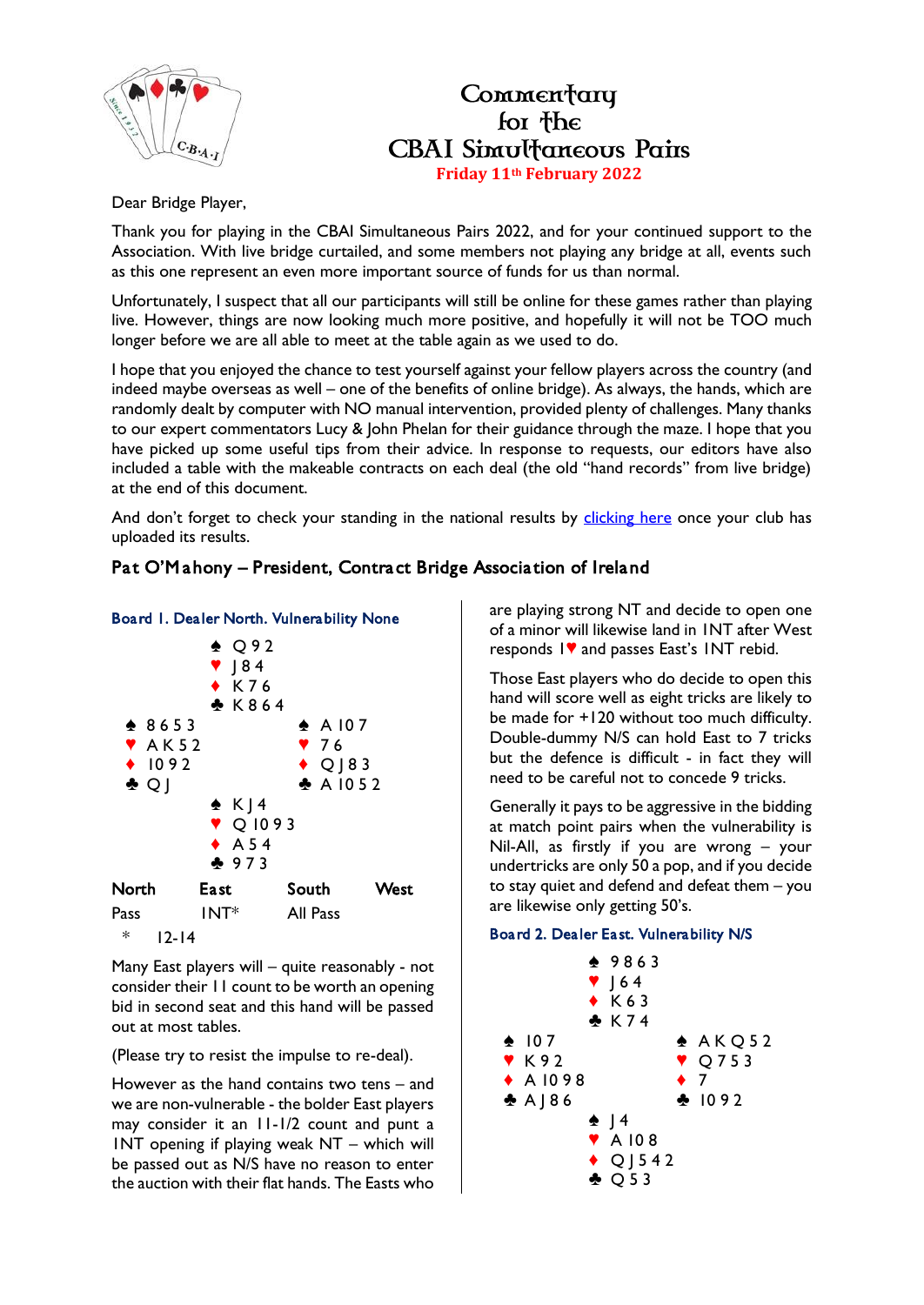| North    | East. | South | <b>West</b> |
|----------|-------|-------|-------------|
|          | I♠    | Pass  | $2 -$       |
| Pass     | ⊇₩    | Pass  | 3NT         |
| All Pass |       |       |             |

East will (quite justifiably) be starting to get frustrated here – Am I going to be picking up 11 points in opening position all night ?

Coming straight after Board 1 – where passing got a poor result - most Easts will undoubtedly open  $1\spadesuit$  with their  $11$  count here. In fact – with such a nice holding in spades (the boss suit), 5- 4 shape and an easy rebid available in hearts – this looks like a sound opening.

West will almost certainly push on to game with her 12 count (12-1/2 if she counts her extra 10)

The most likely contract will be 3NT, which will be a bit of a struggle, but has chances defence is the most difficult aspect of bridge and quite a few declarers will stagger home with 9 tricks.

If you are West and end up failing in 3NT – please be gentle with partner (read first few lines above).

Incidentally – if you were South – and thought about overcalling  $2\blacklozenge$  with your 10 count – wash your mouth out.  $2\blacklozenge$  doubled should go for about -500. It does not pay to get involved with a weak 5 card minor suit  $-$  especially when vulnerable.

#### Board 3. Dealer South. Vulnerability E/W



The majority of E/W Pairs will end up playing in a NT part score here, either 1NT or possibly 2NT if East considers her 10 count worth a game invite. Considering that the hand is evidently a misfit (West has the "pointy" suits  $\triangle$  +  $\triangle$  and East has the "roundy" suits  $\triangle$  +  $\triangledown$ ) it is wiser to adopt the more conservative approach in the bidding and 1NT by East is quite sufficient. If West has surplus values she will push on, otherwise game is unlikely.

When you encounter a misfit situation in the auction  $-$  it's usually best to adopt a cautious approach and drop out of the bidding as cheaply as possible.

E/W should come to 8 tricks in NT most of the time, losing just 3 spades  $\bigcirc$ Q and  $\bigcirc$ A, although some may hold themselves to 7 if they play on hearts and guess the  $\sqrt{\mathbf{Q}}$  wrong.

#### Board 4. Dealer West. Vulnerability All



As the cards lie, a grand slam can be made in clubs. However - as frequently with club slams – this is quite difficult to bid using natural methods. If the spade and club holdings in E/W were reversed – the whole room would sail into a spade slam with six to the King opposite AQx.

 $So$  – don't feel bad if you end up in  $3NT$  – this is where most of the E/W pairs will land,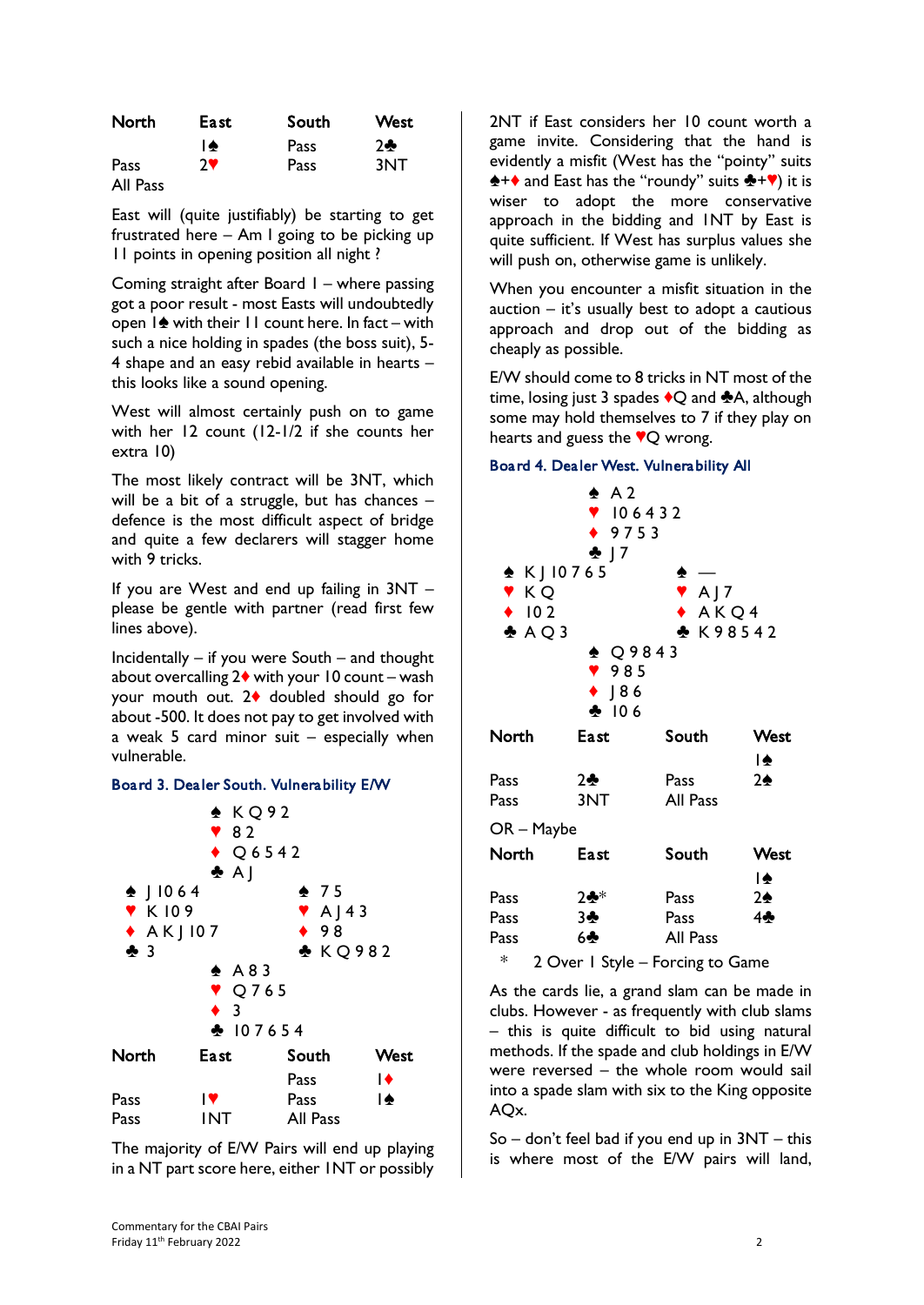bearing in mind East will justifiably perceive the hand as a misfit with her void in partner's suit.

The pairs who are playing 2 over 1 style  $$ where  $2\clubsuit$  response is game forcing will have a better chance of finding the club fit and bidding slam, although the grand is unlikely to be reached as the hands fit miraculously well with  $\mathbf{V}$ KQ opposite the  $\mathbf{V}$ AJx

Of course – some Easts will just roll the dice and punt 6NT thinking "I have a 17 count and 6 card suit opposite partners opening and I have paid my entry fee – so I'm bidding slam que sera sera".

6NT will sail home this time – barring a spade lead and bad guess – for a fine score.



Board 5. Dealer North. Vulnerability N/S

opposite an overcall – 9-12 points say

This is not a great time for North to be playing a Weak NT and if she opens 1NT and East doubles the carnage will be unholy. Of course – if East decides not to double and instead overcalls  $2\spadesuit$  – then West may well decide to pass this with her singleton spade and the Weak NT gains a remarkable victory, as E/W are cold for game in spades or NT.

If North opens one of a suit, E/W should have no problem reaching game. With her distributional hand and solid spade suit East should opt for the Spade game rather than 3NT.

12 tricks are available in spades with best play. (Win the opening heart lead in dummy, finesse the  $\triangle Q$ , cash the  $\triangle A$  followed by the  $\triangle K$ , next a diamond to the  $\bullet$ K, cash  $\bullet$ A discarding your

heart loser, finesse the  $\blacklozenge$ , concede a trump to North's king and claim the rest). This line is watertight as we know that North must have all the missing honours for her opening bid.

The outcome in 3NT will depend on the opening lead. If North leads a low heart declarer can win with the Jack and follow the same line of play for 12 tricks and a great result of +490. Although E/W will be disappointed when they see the traveller and all the 800's, 1100's and +1400's for defending doubled contracts in N/S.

#### Board 6. Dealer East. Vulnerability E/W

| $\spadesuit$ Q J 5<br>A <sub>2</sub><br>$\blacklozenge$ Q 1074<br>$\triangle$ K   93 | $\clubsuit$ 8<br>$\sqrt{873}$<br>$\bullet$ A963<br>$A$ Q 1054<br>$\spadesuit$ <code>A9762</code><br>$\triangledown$ Q 94<br>$\bullet$ K85<br>282 | $\triangle$ K 1043<br>$V$ K   1065<br>$\bullet$ J2<br>26 |                          |
|--------------------------------------------------------------------------------------|--------------------------------------------------------------------------------------------------------------------------------------------------|----------------------------------------------------------|--------------------------|
| North                                                                                | East                                                                                                                                             | South                                                    | West                     |
|                                                                                      | Pass                                                                                                                                             | Pass                                                     | $\blacktriangleright$    |
| Pass<br>All Pass                                                                     | $\mathbf{P}$                                                                                                                                     | Pass                                                     | <b>INT</b>               |
| Or maybe                                                                             |                                                                                                                                                  |                                                          |                          |
| North                                                                                | <b>East</b>                                                                                                                                      | South                                                    | West                     |
| Pass<br>Pass                                                                         | Pass<br>2<br>27                                                                                                                                  | Pass<br>Pass<br>All Pass                                 | <b>INT</b><br>$2\bullet$ |

West will open  $\mathsf{I}\blacklozenge$  or INT depending on whether she is playing weak or strong NT, and the hand will be played mostly in either 1NT or  $2$  $\mathbf{\sqrt{}}$ .

1NT by West has good chances and will be a favourite to make after a fairly normal club lead.

 $2^{\circ}$  will be a struggle and likely to fail by 2 or even 3 tricks on this layout (once N/S get their black suit cross ruff going), unless the defenders are kind enough to spurn their ruffs and lead trumps instead. However, Christmas is long over so no need for N/S to be dispensing such gifts.

Principle – Don't go leading trumps without a valid reason or just because you are feeling lazy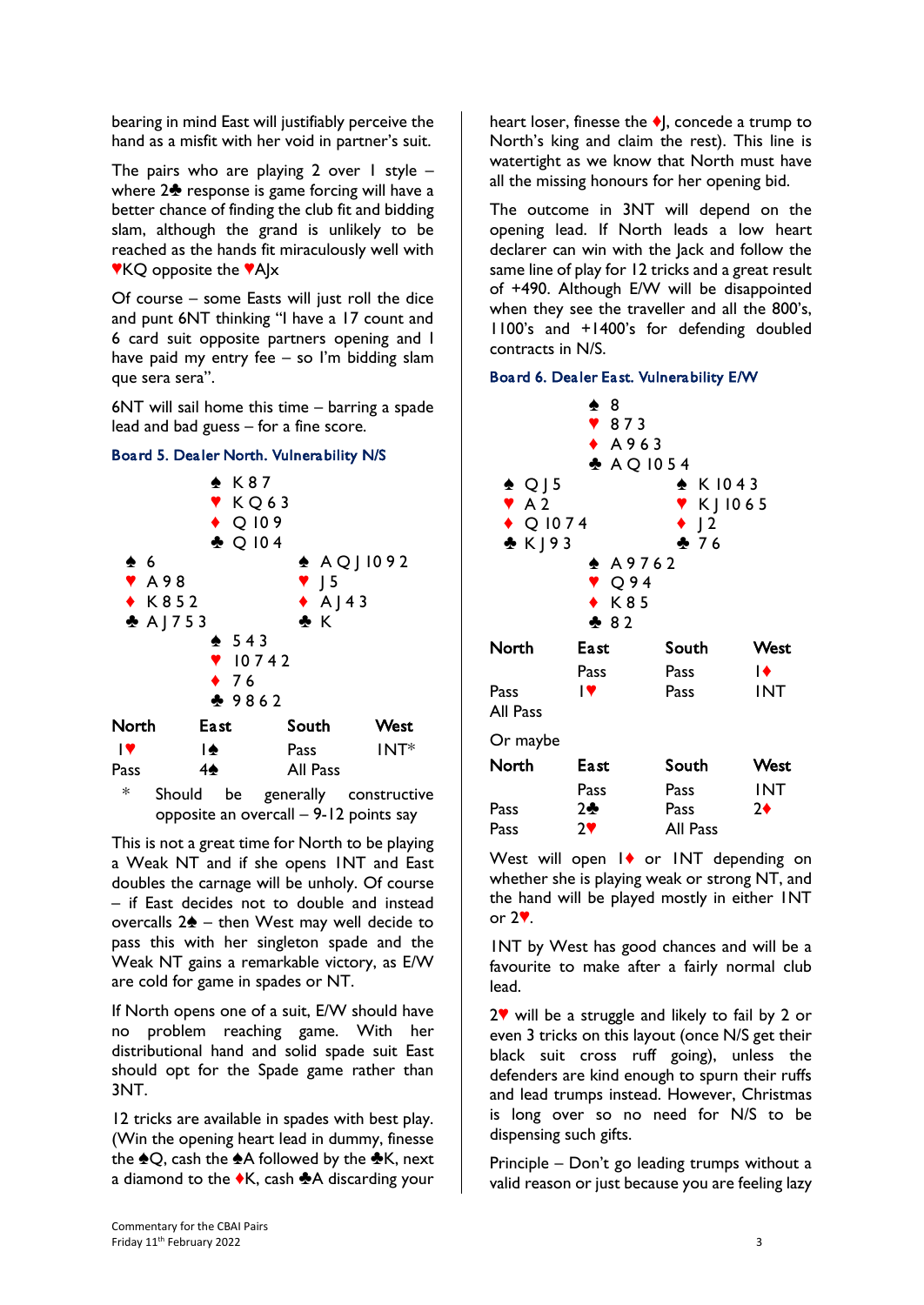and can't think of anything else – you are more likely to be solving problems for declarer than helping partner.

#### Board 7. Dealer South. Vulnerability All



This should be a nice dull hand  $-$  a welcome respite from all the earlier excitement – as nearly all the West players will declare a club part score – making an easy 9 tricks +110.

Of course it just so happens that  $-$  with the club suit coming home for 6 tricks and the 3 outside aces – 9 tricks are also available in NT – but virtually impossible to gamble 3NT and daft lucky to make.

If you DO bid 3NT on this one with your combined 21 count – don't forget to buy a lottery ticket on the way home – shame to put all that luck to waste.

#### Board 8. Dealer West. Vulnerability None



\* 12-14 – "Weak" NT

\*\* 15+ - Penalty Orientated

\*\*\* Transfer to Spades

Or Maybe……

| North  | East.             | South     | West     |
|--------|-------------------|-----------|----------|
|        |                   |           | Pass     |
| $INT*$ | Dbl <sup>**</sup> | $7$ $***$ | Pass     |
| 2♠     | Pass              | Pass      | 3V       |
| Pass   | Pass              | 3♠        | All Pass |

This hand should develop into a part score battle.

If N/S are allowed to play in  $2\spadesuit$  they will land an easy 8 tricks for a fine score.

However – bearing in mind that we are playing match point pairs at NIL ALL Vulnerability, E/W should not sell out cheaply and it pays to compete further in the bidding (see notes on Board 1 above).

As it happens  $-3$  can actually make for West – but even if it's going down they would likely achieve a better result conceding -50 or -100 than the -110 they will concede if  $2\spadesuit$  makes for N/S.

When the vulnerability is Nil-All – It pays to be aggressive in the part score battle.

#### Board 9. Dealer North. Vulnerability E/W

| $\triangle$ AK   10<br>$\sqrt{8743}$<br>$\bullet$ K7<br>$\triangle$ 092 | $\triangle$ Q 6<br>A62<br>♣ A                                | $\triangle$ A 1085432<br>$* 9543$<br>Y KQ9<br>$\bullet$ Q<br>$-8764$ |      |
|-------------------------------------------------------------------------|--------------------------------------------------------------|----------------------------------------------------------------------|------|
|                                                                         | $* 872$<br>$\blacktriangledown$   105<br>496<br>$& K$ ] 1053 |                                                                      |      |
| North                                                                   | <b>East</b>                                                  | South                                                                | West |
| $\overline{1}$                                                          | Pass                                                         | Pass                                                                 | Dbl* |
| $2\bullet$                                                              | 2♠                                                           | Pass                                                                 | Pass |
| $3+$                                                                    | All Pass                                                     |                                                                      |      |

\* Take-Out

Considering the adverse vulnerability of E/W – they may decide to allow North to play in a diamond part score. -50 in  $3\blacklozenge$  should be an average result for N/S, when 8 or 9 tricks are available for E/W in a spade part score. Should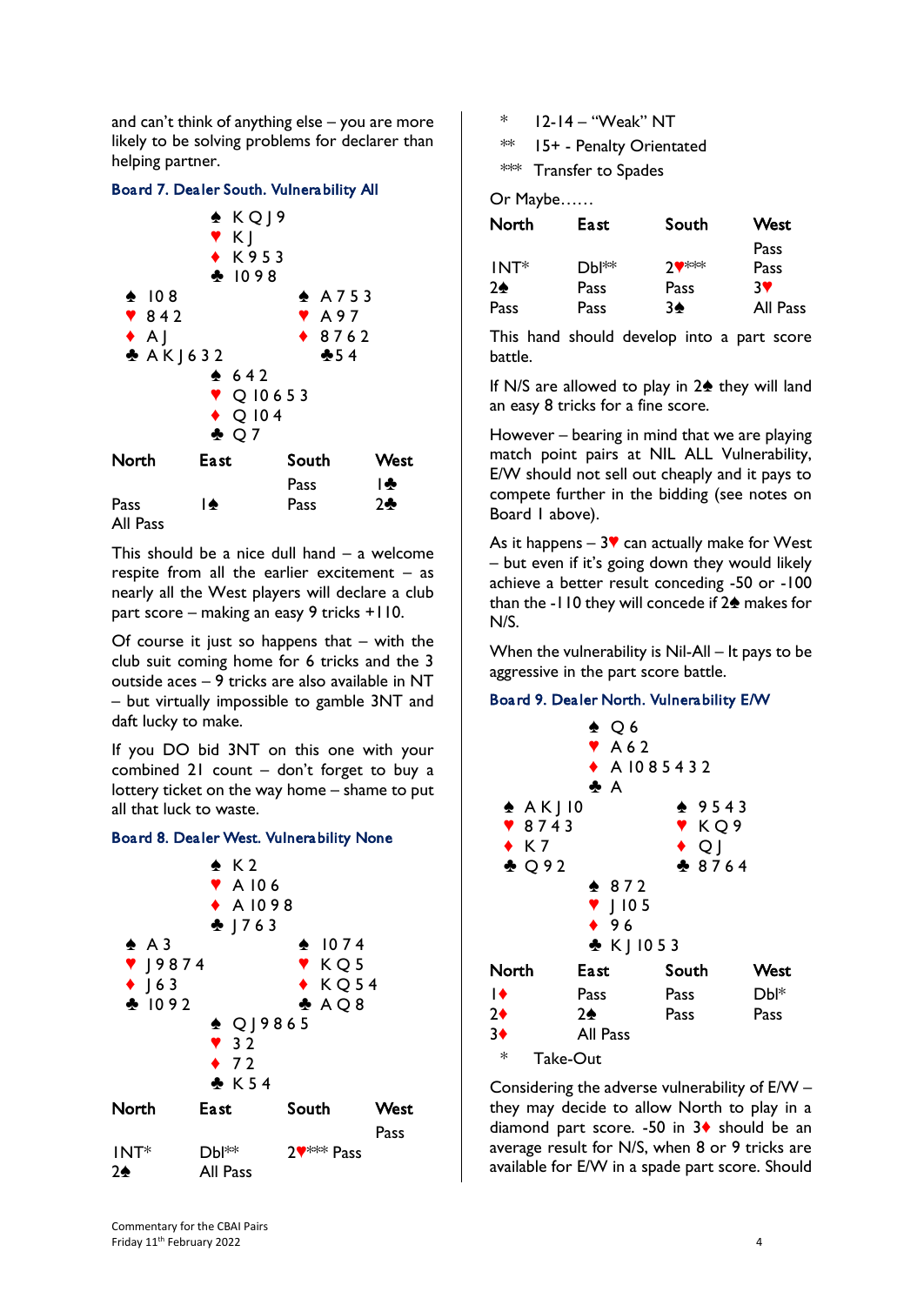E/W choose to defend  $3\blacklozenge$  they will need to stay awake as it's easy for East to find herself endplayed and forced to play a heart or a club to allow declarer access to dummy's  $K$  for a heart discard. After winning the first two spade tricks, West should return a heart (high spot – 8 or 7 showing no interest in the suit) to avoid any accidents later. It is also possible that East may select a top heart as her opening lead (not unreasonable on the auction) which also allows 3♦ to romp home.

Of course, the pairs who compete to  $3\spadesuit$  in E/W may decide to finesse for the  $\triangle Q$  and make only 8 tricks. Another part score battle with a lot of possible outcomes depending on the play.



 $12-14 - "Weak" NT$ 

Mr. Sam Stayman popularised a fantastic convention many years ago. When your partner opens  $INT$ , you bid  $2\clubsuit$  to check if she has a four card major to match your own  $-$  as the major suit game with a 4-4 fit is generally better than 3NT.

However – this convention tends to be overused without discretion – and when you are like North in this hand – with totally flat 4- 3-3-3 shape and no ruffing power and also stoppers in each of the 3 card suits – You should of course just bid 3NT.

OK – There will be some hands where this will backfire and  $4\spadesuit$  happens to be the superior contract – but after years of painful experience you will find that 3NT is the place to be.

Furthermore – even when 4 of the major happens to be the better contract  $-$  the fact that you have given the opponents less information in the auction may stand to you. (They don't know what you have got).

In the case of the given hand – both  $4\spadesuit$  and 3NT will make 10 tricks with careful play.

With careless play – say leading the  $\triangle$  from hand – you will make 9 tricks in either contract. In both scenarios the NT contract scores better than the spade contract.

#### Board 11. Dealer South. Vulnerability None



This will be a difficult and painful hand for many players – fraught with problems in the auction.

Tonight's hands have been very hard on East – she has had a lot of difficult decisions to make and is by now wondering why she didn't stay at home with the cat.

Basically – East has a balanced 19 count opposite an opening bid – and many will just jump to 6NT on the basis of values. This is not totally unreasonable (although not very scientific either)  $-$  but sadly you have to lose the heart ace and spade king for -1.

If the N/S hands were reversed, with the spade finesse working – then 12 tricks would roll home nicely with the heart 10 coming down and clubs breaking 3-3.

The main reason we can think of for restraint in East is her lack of Aces – None.

Therefore she should at least use Gerber or Blackwood to check.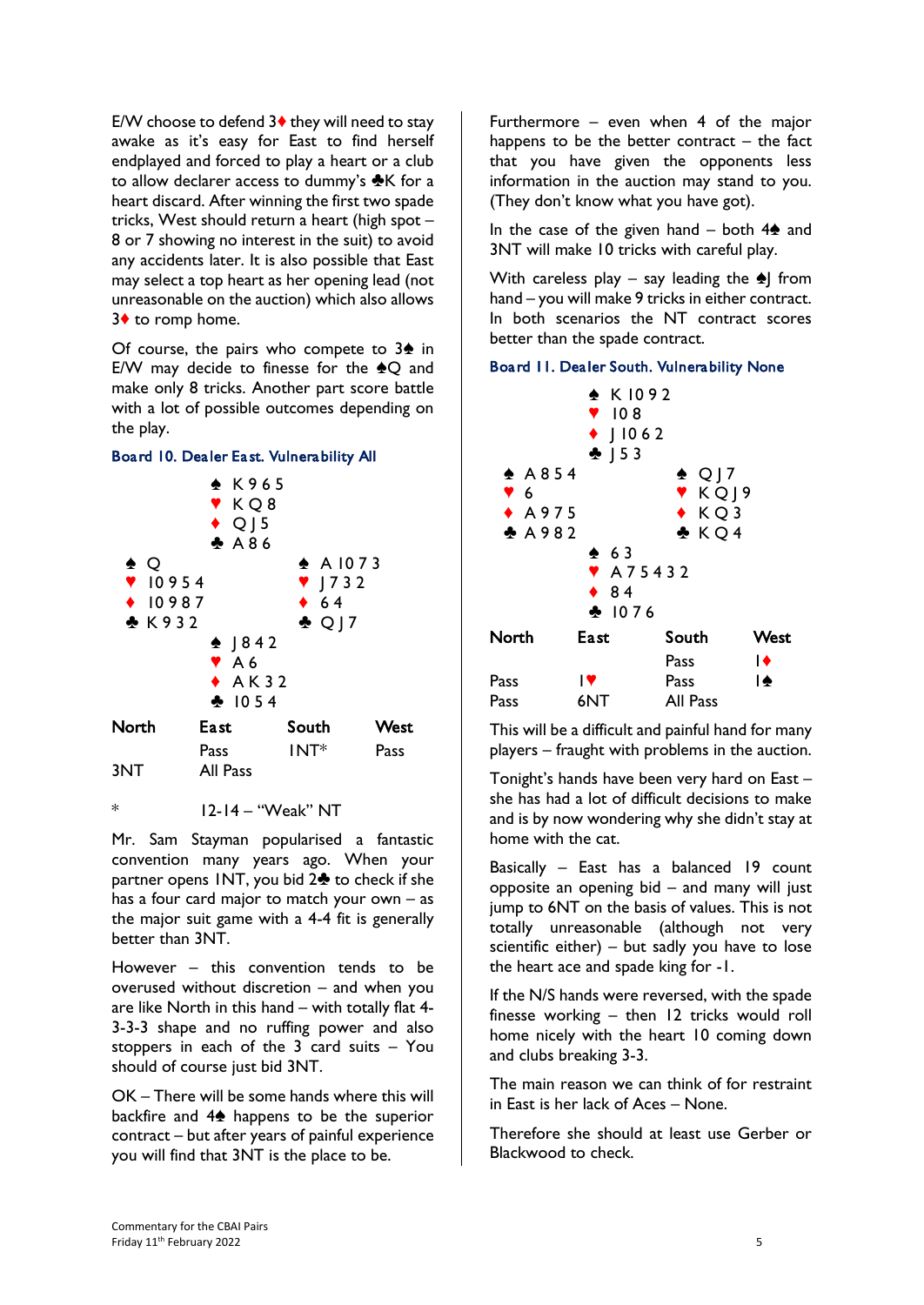Another approach would be (if agreed per bidding system) to rebid a quantitative 4NT Invitational to 6NT – which West would clearly pass to save the day.

#### Board 12. Dealer West. Vulnerability N/S



\* Not feeling lucky tonight – so taking the low road.

Those E/W Pairs who manage to stop safely in  $2\spadesuit$  will score very well here. East would like to rebid 2-1/2 Spades – to invite game with her 10 count and 6 card suit. Sadly the rules of the game do not permit this  $-$  so she will need to decide whether to rebid  $2\spadesuit$  – and risk missing a marginal game, or jump to  $3\spadesuit$  – which may risk going overboard especially if West is short in spades.

East will be feeling a bit sorry for herself by now (even if already sipping a gin & tonic) and may decide to be cautious and merely rebid  $2\spadesuit$ with some trepidation – expecting a spade void in dummy based on her luck tonight.

Once 8 or 9 tricks are safely in the bag for a decent score at last – East will be feeling much better (or maybe it's just the G&T).

Of course 10 tricks are possible if declarer adopts the double dummy line of coming to hand (either with a  $3<sup>rd</sup>$  round club ruff or after defenders heart switch) and then running the Spade Jack. But this is not the natural line of play – and declarer is much more likely to begin spades from dummy.

If by any chance you are South and East does adopt this line – try holding your cards up a bit closer to your chest – you will find that your results improve dramatically.

#### Board 13. Dealer North. Vulnerability All



 $4$  will be by far the most popular contract here, either following a Stayman sequence after North opens 2NT or via a simple raise  $19-29$ - $4$  if North opens  $1$ .

The likely outcome will be 10 or 11 tricks, depending on how declarer decides to tackle the trump suit and how awake the defenders happen to be. Firstly declarer needs to resist the impulse of taking a premature spade ruff in dummy – which will cause her problems later when trumps are discovered to divide 4-1.

Declarer wins the (spade or club) opening lead in hand and cashes one top trump, noting the fall of the Jack in East. There is a bridge theorem called "The principle of restricted choice" which basically tells us that the Jack is twice as likely to be a singleton rather than from QJ doubleton. (Please take our word for this – the maths just gives us a headache).

However – in this instance if the  $\mathbf{v}$  is a singleton, then declarer has an inevitable trump loser – as West's  $\sqrt{8}$  is going to stand up eventually, therefore it is reasonable for Declarer to decide to play for all the marbles by cashing another top trump hoping for the 33% chance that East has  $\sqrt{\mathbb{Q}}$  in which case she will make 12 tricks.

The problem with this however is that if the  $\Psi$ is singleton and declarer cashes a second top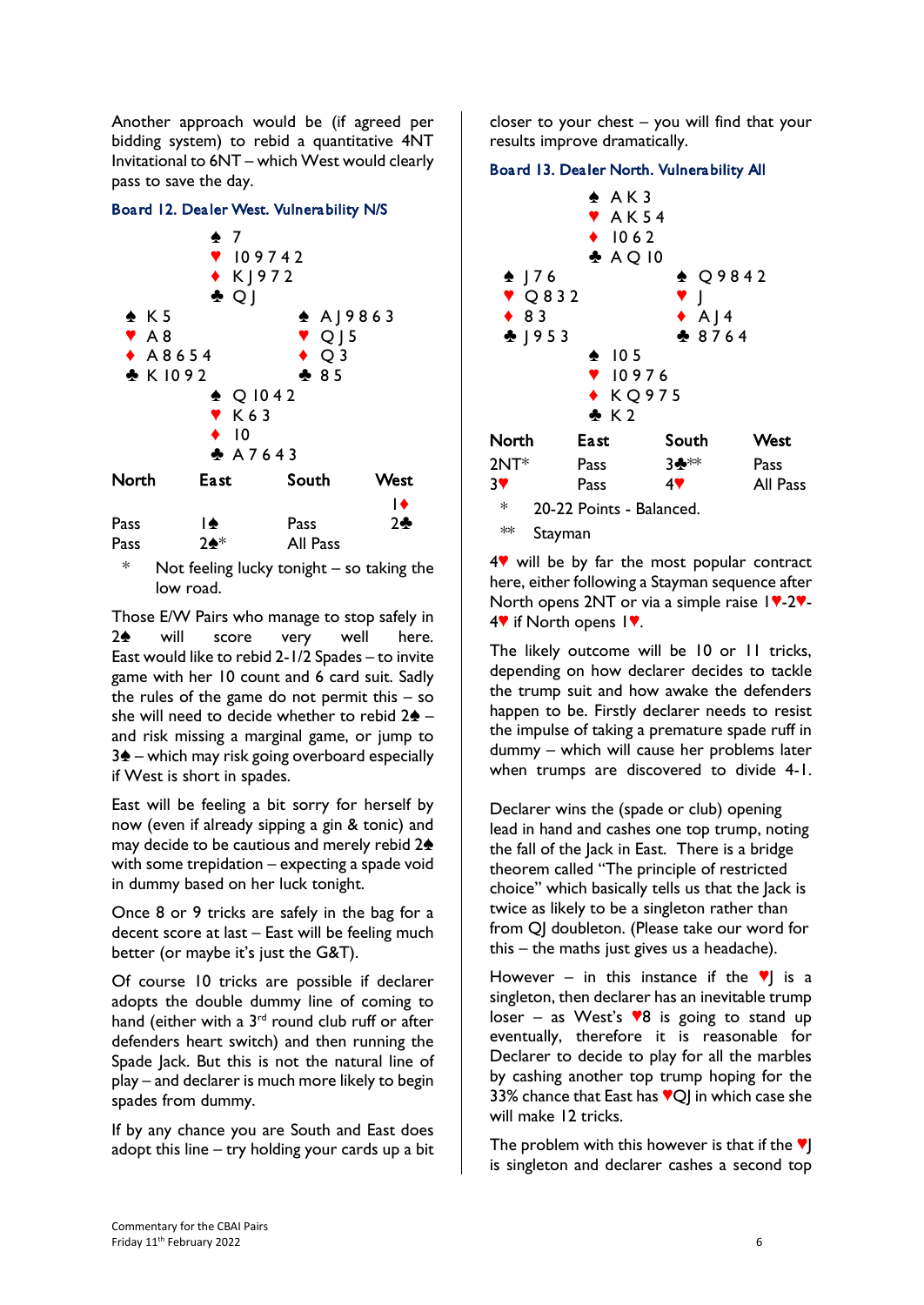trump she now loses control of the timing. If she plays a third trump the defenders can either force dummy with a spade to promote a trump trick or develop a diamond ruff holding declarer to 10 tricks – provided they are awake.

In contrast – If Declarer goes to dummy and runs the  $\sqrt{10}$  and then cashes another top trump, she will make 11 tricks in comfort.

#### Board 14. Dealer East. Vulnerability None

|        | $\clubsuit$ K<br>$\triangle$ A98<br>$*$ AKQ72<br>$\triangle$ Q   853<br>$\bullet$ 106 | $\triangle$ K72<br><b>VK10932</b><br>◆ 9853<br>$\div$   1054<br>$'$ AQ $ 8$<br>A104 | $\triangle$ Q 63<br>7654<br>$\bullet$   4<br>29762 |          |
|--------|---------------------------------------------------------------------------------------|-------------------------------------------------------------------------------------|----------------------------------------------------|----------|
| North  | East                                                                                  |                                                                                     | South                                              | West     |
|        | Pass                                                                                  |                                                                                     | $INT*$                                             | 2**      |
| 2♥     | Pass                                                                                  |                                                                                     | Pass                                               | 3♣***    |
| Pass   | Pass                                                                                  |                                                                                     | 37                                                 | All Pass |
| $\ast$ | 12-14 - Weak                                                                          |                                                                                     |                                                    |          |
| ∗∗     | Minor Suits                                                                           |                                                                                     |                                                    |          |

\*\*\* Pass or Correct - Showing extras

When the opponents open 1NT and you would like to compete  $-$  it's useful to have some simple agreements so that you can show 2 suits in the bidding. Better to have 2 places to play than putting all your eggs in one basket.

A simple convention is  $2\clubsuit$  for Minors and  $2\spadesuit$ for Majors – which is what E/W are playing here.

Of course West – with her 16 count – could just double the 12-14 NT for penalties – but the problem is the shape of her hand is better suited to competing in a suit contract. If she does make a penalty double, several (bad) things can happen:-

The opponents escape safely to hearts (expected as she has void) or spades even

Worse – partner runs to  $2\mathbf{V}$  with a weak hand and 5+ hearts

Or – worse again – the opponents make 1NTx – maybe with overtricks.

And – of course N/S are non-vulnerable – making the double less attractive.

The hand will develop into a part score battle with West bidding clubs and N/S hearts.

The major suit is likely to win this tussle. Generally, in these auctions the percentage strategy is to make your opponents play in 3 or 5 of a major or in 4 of a minor. Whereas your own objective is to play in 2 or 4 of a major and 3 or 5 of a minor.

On this layout – West can actually make  $4\clubsuit$  if she is allowed to play there. The only snag  $$ and it's a big one  $-$  is that N/S might decide to compete to  $4\blacktriangledown$  as its nil-all. Then only a trump lead from East – reasonable – but by no means automatic  $-$  can defeat the heart game.

Without a heart lead North can come to 10 tricks provided she gets the spades right (likely on the bidding). Even after a heart lead  $-10$ tricks still possible as the defence is quite tricky.

#### Board 15. Dealer South. Vulnerability N/S



\*\* 0 or 3 Keycards (Has to be 3 on the auction – unless South has lost her mind)

This Board will be played in a variety of contracts –  $5\bullet$ , 3NT, 6 $\bullet$ , 6NT.

Quite a few N/S pairs will reach the optimum contract of a small slam in diamonds.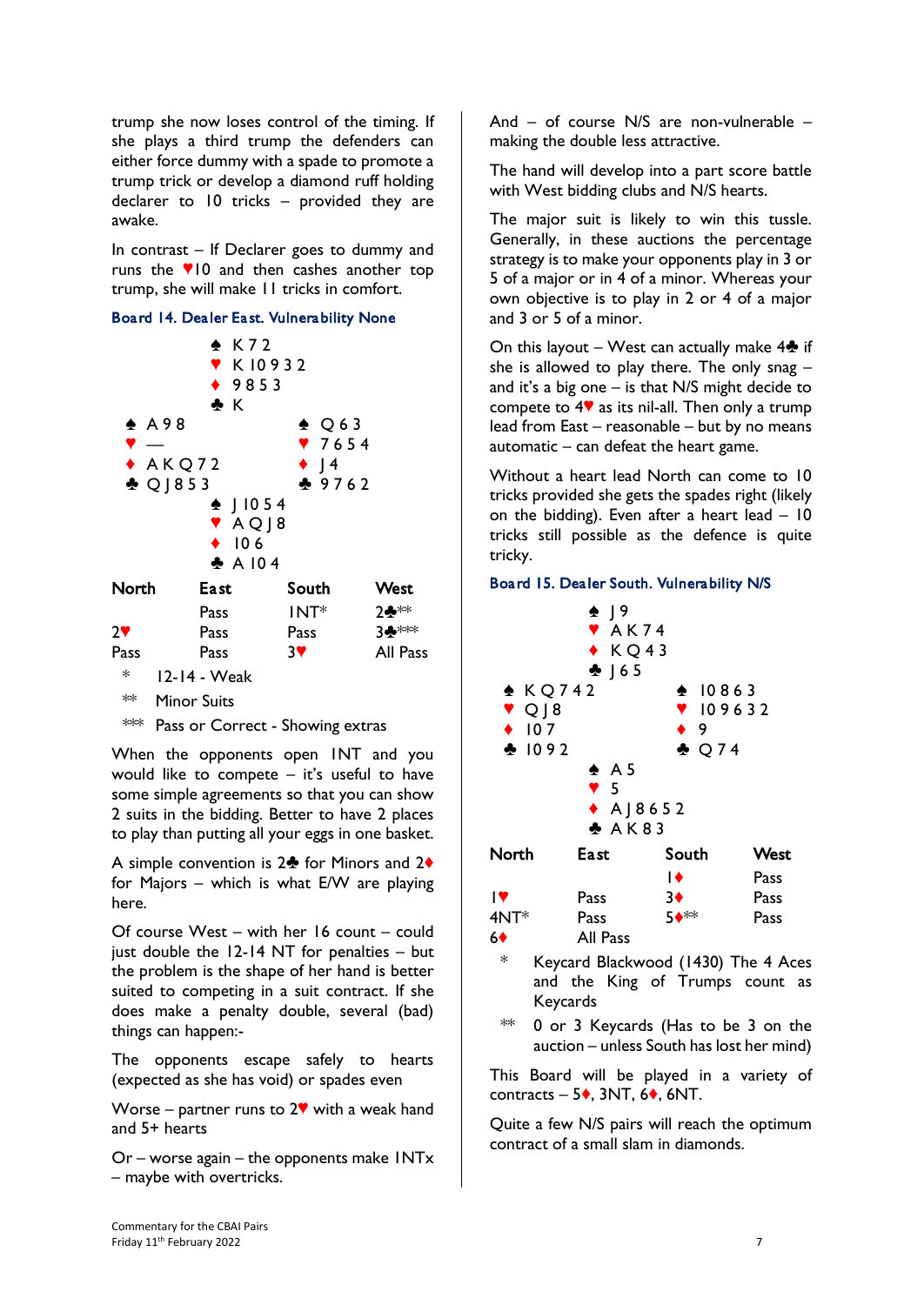This should not be very difficult to bid provided E/W stay out of the auction.

(West has a reasonable non-vulnerable overcall of  $\ket{\triangle}$  available, and if East raises preemptively this will complicate the auction and make things difficult for N/S.)

South will show a good hand with long diamonds, then North can use whatever gadget the partnership has agreed to check for Aces, be it straight blackwood, Roman Keycard blackwood (as in the example) , or even the much maligned Gerber  $(4\clubsuit)$  convention.

Some pairs may succumb to match point avarice here – and bid 6NT. This can actually make if West does not lead a top spade, as declarer now has time to establish a club winner. But in reality most defenders will lead the  $\triangle K$  – if only to be sure and prevent an overtrick. 6NT can still theoretically be made double dummy via a "double squeeze without the count" due to the fortunate layout of the club suit, but in practice this is very difficult (We can barely work it out seeing all 4 hands). More likely, an error by the defenders is declarer's best chance.

To add to their annoyance, the Souths who fail in 6NT will see a string of 3NT+3 scores made by those who stop in the NT game after West makes the (totally normal) lead of her  $4<sup>th</sup>$  best Spade, allowing dummy's Jack to take the first trick. (This would – of course – be a daft lead against SIX NT).

Bridge can be a frustrating game.

#### Board 16. Dealer West. Vulnerability E/W



| North            | East | South                       | <b>West</b><br>I۷ |
|------------------|------|-----------------------------|-------------------|
| Pass<br>All Pass | Pass | $INT*$                      | 2                 |
| ∗                |      | "Protective" - 10-14 points |                   |
| Or maybe         |      |                             |                   |
| North            | East | South                       | West              |
|                  |      |                             | I۷                |
| Pass             | Pass | 74                          | 7V                |

This hand should mostly be played in a heart part score by West.

3<sup>2</sup> All Pass

After the opening  $1$  bid is passed around to South, she will most likely compete with either a "protective"  $INT$  or  $2\clubsuit$  or possibly even a take out double.

A take out double is not a recommended option with only 2 spades – as you can be sure partner will respond in your shortest suit. We would prefer the hand to be more balanced for our INT. Likewise –  $2\clubsuit$  is not without risk as we might find our partner with shortage in clubs and good diamonds.

 $So$  – life is not perfect – but the good news for South is she is non-vulnerable, so even if she takes the wrong option and goes down 2 tricks undoubled (-100) this will be better than letting West make +110.

In practice, nearly every West will compete to  $2$  with such a fine hand. This should make fairly easily with good possibilities of an overtrick if the defenders slip up.

The N/S players who are allowed to play in an undoubled part score will score well here if they can keep it to 2 undertricks due to the favourable vulnerability.

However East may decide to make a sporting double – quite justifiable at match points - and if she can thus earn her side +300 this will be a near top instead of the near bottom +100.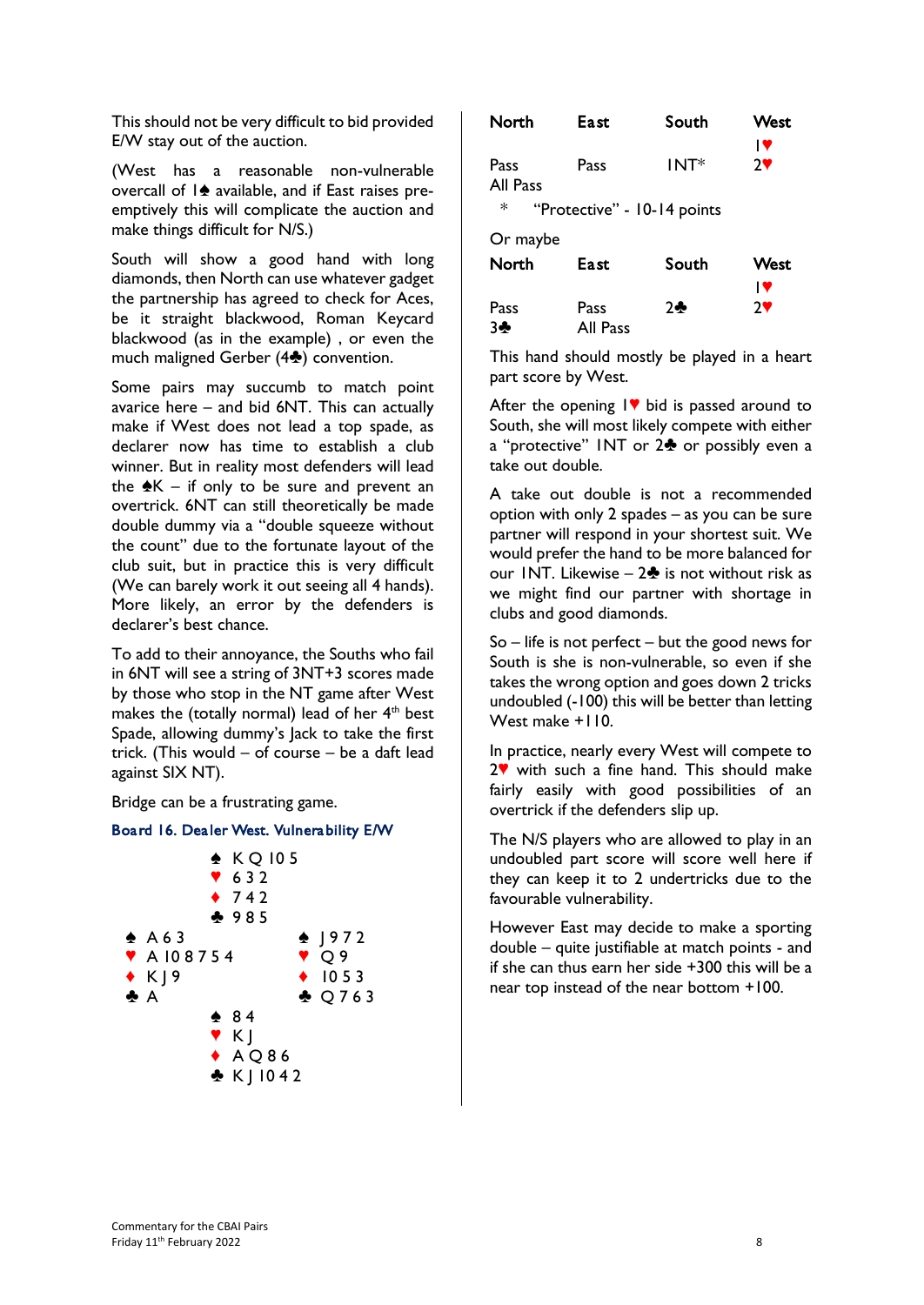#### Board 17. Dealer North. Vulnerability None



The outcome of this hand will largely depend on whether East considers her hand worth opening.

Pass 2<del>2</del> Pass 3NT

All Pass

Only a 10 point count, but the following positives should be noted:-

Excellent shape (Six-Five Come Alive someone says).

Her honours are all Aces or Kings and are Working (In her Long suits)

Long suits have good spot cards (109x and 108xxx)

So a slight majority of Easts may venture an opening. There is of course also the awkward issue that her clubs are longer than the diamonds, and of course – if she opens  $1\clubsuit$ partner will almost certainly respond in 1 of a major and now her hand is not strong enough to make a "reverse" bid of 2<sup>\*</sup>.

Therefore, it's probably best to tell a little fib here and open  $\vert \bullet \rangle$ , so that you can rebid 2 $\bullet$ comfortably, showing both of your suits without going overboard in the bidding. (If partner asks you why you didn't open a club, then of course you say "Sorry Partner – I had a club mixed up with my spades").

After East's opening, West should land in 3NT which will make without too much trouble with both the spade King and club Ace positioned favourably. However declarer has to time the play carefully. She must duck one of the first two rounds of diamonds to maintain communication with dummy. Also – she has to make use of both dummy's diamond entries to take two spade finesses in her hand.

Some East players may land in  $5\blacklozenge$  – which also comes home easily thanks to the 3-3 club division.

 $3NT$  (or  $5\bullet$ ) may still be reached if East decides to pass, although many pairs will end up in a minor suit part score.

+400 will score well here for E/W, as there will be quite a few pairs either playing in part scores or mistiming the play to fail in 3NT.

#### Board 18. Dealer East. Vulnerability N/S

|                             | $\triangle$ K73<br>XAX12<br>◆ 9862<br>465 |            |      |
|-----------------------------|-------------------------------------------|------------|------|
| $\triangle$ A 102           |                                           | $-1854$    |      |
| $\blacktriangledown$ Q 1083 |                                           | 9765       |      |
| $\triangle$ AQ 1053         |                                           |            |      |
| 28                          |                                           | $AQ$ ] 742 |      |
|                             | $\triangle$ Q96                           |            |      |
|                             | 94                                        |            |      |
|                             | $\star$ K   74                            |            |      |
|                             | ♣ K1093                                   |            |      |
| North                       | East                                      | South      | West |
|                             | Pass                                      | Pass       | ≀∙   |
| Pass                        | $\blacktriangle$                          | All Pass   |      |
| Or maybe                    |                                           |            |      |
| North                       | East                                      | South      | West |
|                             | Pass                                      | Pass       | I♦   |
| Pass                        | I♠                                        | Pass       | 2♦   |

\* Would you mind putting down the dummy for me please ? I have to go to the bar.

Pass Pass<sup>\*</sup> All Pass

Yet another hand that will see East reaching for the gin & tonic – really wishes she had stayed home in front of the telly tonight. When West opens (as expected) in her void suit – diamonds – her hand is not really strong enough to respond 2<sup>2</sup>. Therefore most will show their 4 card spade suit.

- West now has to decide how to proceed, she can
- a) Rebid her 5 card diamond suit (Ouch !)
- b) Borrow a spade and give her partner a raise to  $2\spadesuit$  with just 3 card trump support OR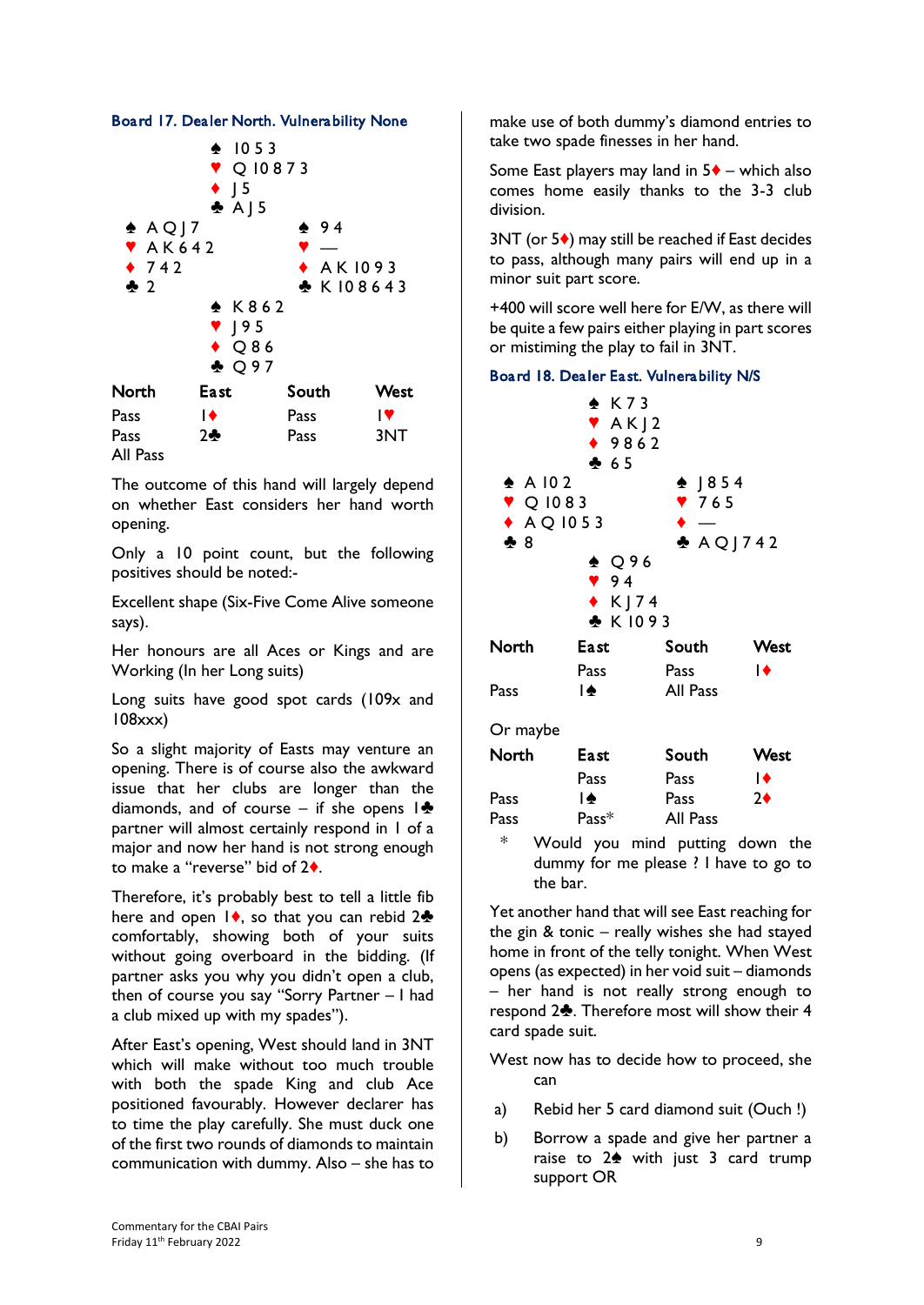c)  $\blacksquare$  lust Pass – as partner is a passed hand, game is unlikely opposite her 12 count.

The inspired guess is option c) -  $\mathbf{A}$  should actually make 7 tricks most of the time, possibly 8 as defence is tricky.

No contract is a thing of beauty on this hand – although playing  $2\blacklozenge$  with the 5-0 fit probably the ugliest. If you Do end up as West declaring  $2\blacklozenge$  – try to smile at partner – remember that she has been having a rough night – and look at the Upside – You are Non-Vulnerable. (Glass half full again).

#### Board 19. Dealer South. Vulnerability E/W



The bidding will be most likely passed around to East, who will open  $\mathbf{R}$  (although some naughty Norths may decide to take advantage of the favourable vulnerability and chance a light opening of  $1\blacklozenge$  third in hand).

South has a perfectly normal non-vulnerable overcall of  $\mathsf{I}\blacklozenge$ , and once North jump raises they are likely to win the auction. E/W can of course make  $4\clubsuit$  quite easily – losing only one diamond and two hearts (finessing against the  $\P$ ), but it's difficult for them to bid 4 $\clubsuit$ vulnerable after the N/S interference.

In fact E/W can make  $4\spadesuit$  with careful play thanks to the favourable layout (The hearts have to be played before you finish drawing trumps – but N/S can't get a ruff as hearts 3-3 and clubs 2-2).

Although makable for  $E/W - 4\spadesuit$  is unlikely to be bid on the (Moysian) 4-3 trump fit and submarginal values.

N/S will of course fail in their diamond part score – for the same reasons that E/W can make a 4 level contract – 3 spade losers, 2 club losers and heart loser. However it's difficult for E/W to penalty double them as they don't have trumps, so most will escape for -100.

Any E/W pair that does bid the cold  $4\clubsuit$  will score well on this hand, as if N/S decide to bid on to  $4\bullet$ , that will fail by three tricks for 150 to E/W even without a double, beating all the +130's in club part scores.

#### Board 20. Dealer West. Vulnerability All



 $4$ <sup> $\blacktriangledown$ </sup> is clearly the best contract for N/S here, and the folk playing 5 card majors should sail into the heart game with a shorter auction than the one illustrated.

Playing natural systems and 4 card majors, once South responds at the 2 level – showing  $10+$ points and North "reverses" showing 16+ points, the partnership are now in a game forcing auction as they each know they have 26+ points between them, so south can rebid just 2NT showing her diamond stop, which allows north to show her  $5<sup>th</sup>$  heart without fear of the auction ending prematurely.

Declarer can make 11 tricks in 4<sup> $\bullet$ </sup> without too much difficulty, either by (after finessing) ruffing two spades in dummy (if the defenders begin the attack in diamonds) or by establishing dummy's club suit for 2 discards (if the defenders begin by cashing clubs) – either way works on this layout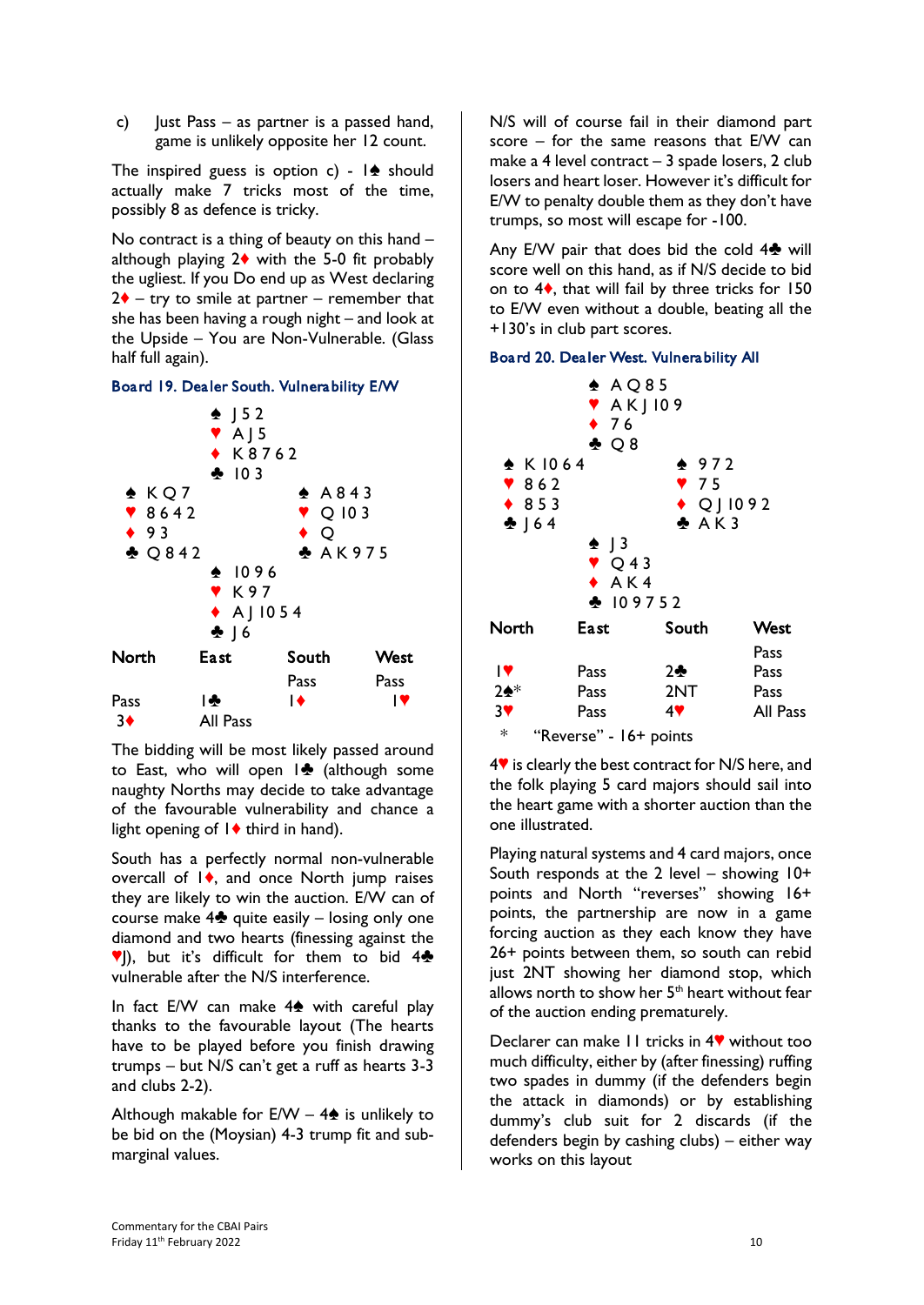Some N/S pairs will end up in 3NT which will be held to 9 or 10 tricks depending on the defence.

#### Board 21. Dealer North. Vulnerability N/S



\* Gerber – Asking for Aces

Pass Pass Pass

 $**$  2 Aces

Most E/W pairs should have no problem reaching the laydown slam on this hand.

Once East shows a normal opening value hand West will push to slam with her 19 count and solid heart suit.

A slight worry for West is that she has only 1 Ace, and if East is a minimum opening – say 11- 13 points then it is just possible that we could be missing 2 Aces – so no harm to use something like the Gerber convention to check how many aces partner has with her opening bid.

Of course – Gerber is hated by experts as they much prefer to use  $4\clubsuit$  in this instance as "splinter" (showing short clubs and spade support) or some type of cue-bid or fit-jump or other fancy meaning depending on the day of the week or the ambient temperature.

Fortunately – we are not experts – so we can use Gerber to make sure we are not playing in a slam missing two cashing aces.Blackwood could also be employed – provided the partnership has a safe way of stopping in 5NT if we find 2 aces are missing, but Gerber has the advantage of allowing us to stop in 4NT without ambiguity.

#### Board 22. Dealer East. Vulnerability E/W



After all the quiet stuff earlier – now E/W get two slam hands in a row.

This one is a bit trickier than the last however.

East will likely open  $1\blacklozenge$  with her 11 count and 5-5 in the minors. South, even though she is non-vul against vul – will most likely decide not to intervene with her 7 card heart suit as it's a fairly revolting hand, and on a bad day partner might take you seriously and it could all end in tears.

For Example:- North may have values and raise you to a hopeless game (when E/W might have nothing their way)

Or as South, if partner ended up on lead in defence, how would you feel about her leading the K of hearts from Kx ?

West will likely respond  $2\clubsuit$  and North will now compete in some number of spades, 2, 3, or 4 depending on your taste. Provided East is not feeling too shellshocked after the earlier hands, she will now show her club support (hopefully the 6NT on the last Board and the few G&T's have her feeling more confident).

Once West learns of the club fit, she will drive to slam either bidding  $6\clubsuit$  directly or using some form of ace ask – such as Keycard Blackwood to get there (and determine that the Grand slam is not in the picture).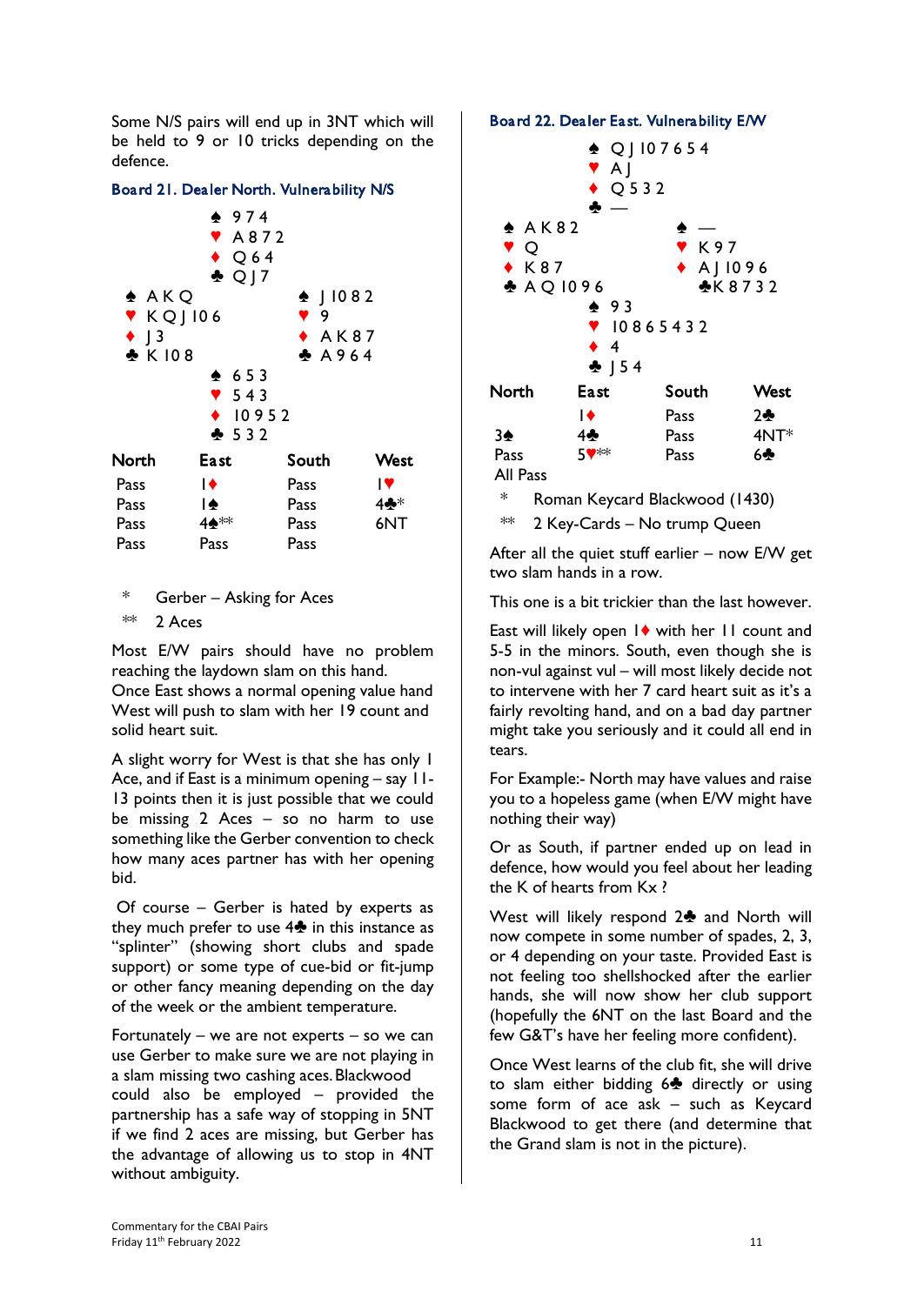$6$  is the best place to be as we can just concede a heart, throw a diamond on the  $\nabla K$ , and ruff 2 diamonds to bring down the  $\triangle$ O. 6NT can score better of course – but you need to find the  $\blacklozenge Q$ , and if North has pre-empted in spades – most of us will get this wrong.

Anyone who ends up in  $6\diamond$  will have the same problem of finding the Q, and may have their train derailed before it leaves the station if South finds a club lead.

#### Board 23. Dealer South. Vulnerability All



\* 15-16 Balanced

3NT will be the popular contract here for N/S with their combined 26 count.

This will be a struggle though, with neither hearts or clubs obliging.

However - as always – defence is difficult and a slight slip up will let the contract out.

E.G.: If the defenders decide to lead a couple of rounds of diamonds, or make poor discards.

If declarer escapes a spade lead – as many West players will be reluctant to lead away from four to the AQ into the strong hand – then she has a chance of getting home if (before going after the clubs) - she can force out East's AQ of diamonds and East either fails to find the spade switch, or if West fails to duck the first or second round of spades to maintain communications.

Most declarers will just go after the clubs and/or hearts which will lead to disappointment.

There should be a variety of results, but any N/S pair succeeding in 3NT will score very well.

#### Board 24. Dealer West. Vulnerability None



\* Would like to bid 2-1/2 Hearts – but can't find that card in Bidding Box (Maybe try pulling out the  $2\mathbf{V}$  and  $3\mathbf{V}$ cards together ?)

N/S may find this Board frustrating as they stop in  $4$ <sup> $\blacktriangledown$ </sup> and collect an ice cold 12 tricks.

After North's  $\mathbf{I}$  opening and South's  $\mathbf{I}$ response some North's may consider a raise to  $2^{\circ}$  insufficient with a 15 count – all aces and kings - and an outside doubleton. However North's hand is basically a flat 7 loser, so  $2\Psi$ will be the popular choice, which will generally find South stopping in game.

Should North decide to make the slight overbid of  $3$ <sup>v</sup>, then South will certainly push on to slam after checking for controls/keycards and finding they have them all.

Nothing much to the play in  $6\%$  of course – we just lose one spade trick.

However, don't beat yourself up if you didn't bid this slam, as it is quite a fortunate layout and the N/S hands just happen to fit very well.

For example, If North had three spades instead of three clubs, then there would be virtually no chance of making the slam. You are not going to be able to discern this level of information using natural bidding methods – so just shrug your shoulders and move on to the next board.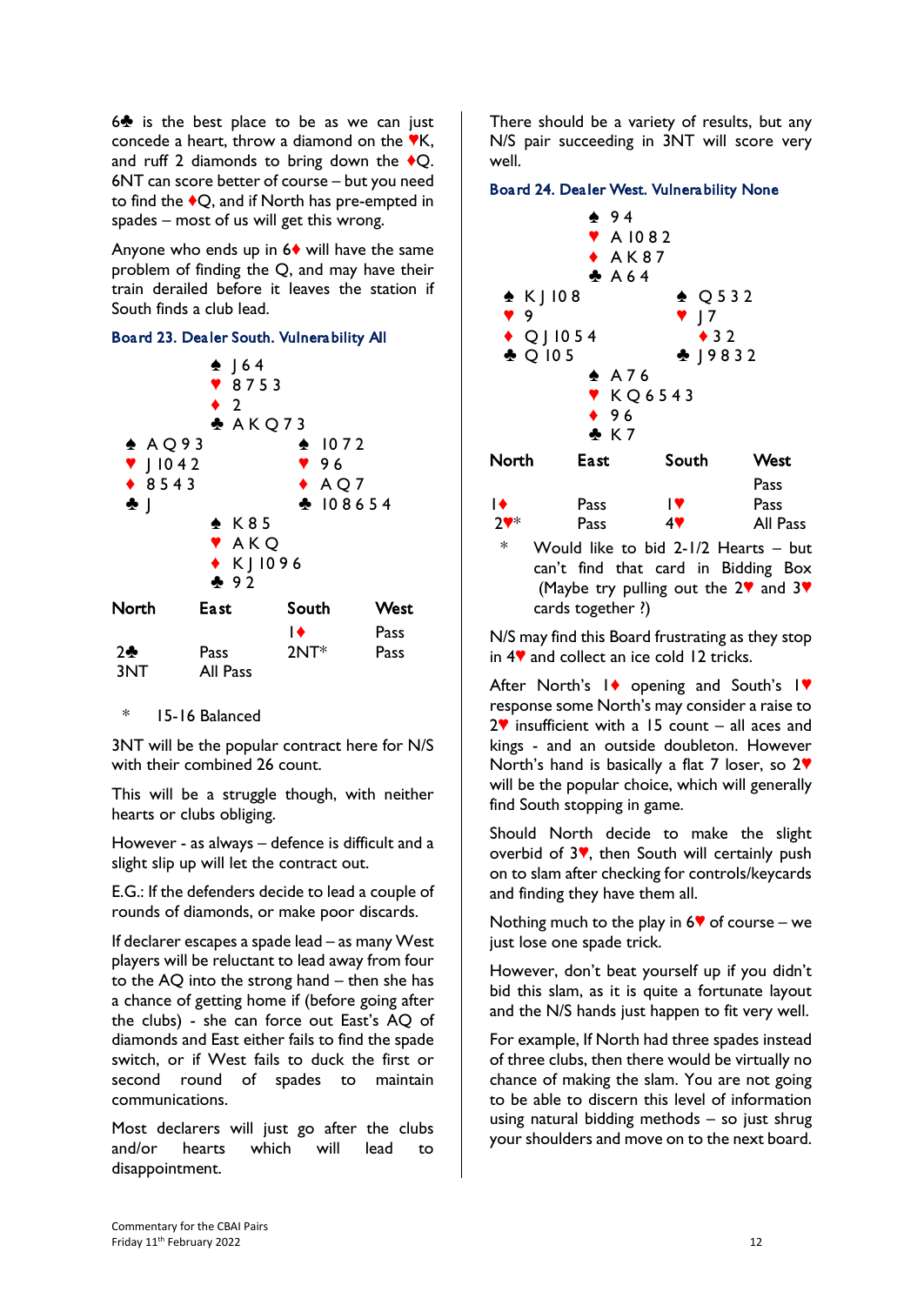

Board 25. Dealer North. Vulnerability E/W

\* Transfer to Hearts

This Board should develop into a typical part score battle. As usual, the side that possesses the "Boss" Suit (Spades) – and favourable vulnerability – are likely to win the auction.

After South opens  $1\spadesuit$ , West with her fine 17 count has a choice of possible actions, none of which is perfect (as usual).

- Pass Well now that's just being a total WUSS – come on – you paid your entry fee !
- 1NT Shows the shape and point count (15- 18) - but we have only one spade stop.
- DBL Also a good option though we would prefer to have a 4<sup>th</sup> heart
- 2 $\clubsuit$  At least this is making an effort but puts all your eggs in one basket.

On the layout, E/W can actually make 4h if declarer guesses everything right, including playing South for a stiff AQ of trumps. But hardly a percentage contract, so most E/W pairs will be happy enough just to push N/S into  $3\spadesuit$  which should fail by a trick, even if West starts off with a heart lead into declarer's AQ (West is going to be endplayed at some point – so might as well be at trick one – at least she can continue hearts later without doing any further damage). The final outcome will depend on who makes the best guesses or the least mistakes.

Board 26. Dealer East. Vulnerability All



\* Protective – nominally 10-14 points (In this case 10-11 as East is a passed hand)

After South opens  $|\spadesuit$ , quite a few West players will overcall  $2\clubsuit$ . However this is not generally a good idea on hands of this type, as we have only 5 clubs, the club suit quality is very poor, and we are vulnerable and could suffer a substantial penalty if North happens to have a good club holding.

The overcaller will argue afterwards "But I had 12 points" – This would be fine for an Opening Bid, for an Overcall the quality of your suit is far more important than your point count.

Some Wests may try doubling for take-out instead, but the problem is partner may bid diamonds and also we have only 3 hearts, so we risk ending up in a 4-2 or 4-3 fit in a red suit.

Assuming West opts for a sensible pass, the bidding is passed back to East, who should take some "balancing" action with her 10 count, bearing in mind that partner may have some values. Best option is a simple "protective" 1NT. Should East be allowed to play in 1NT she should make 8 or even 9 tricks due to the fortunate layout of the heart suit.

The vulnerability – Game All – Will dampen the enthusiasm for a competitive auction here, but nevertheless the majority of South players will not sell out to 1NT and will up the ante to 2s with their shapely 6-4 hand. This will most likely become the final contract, as E/W will have the prospect of scoring +200 if they can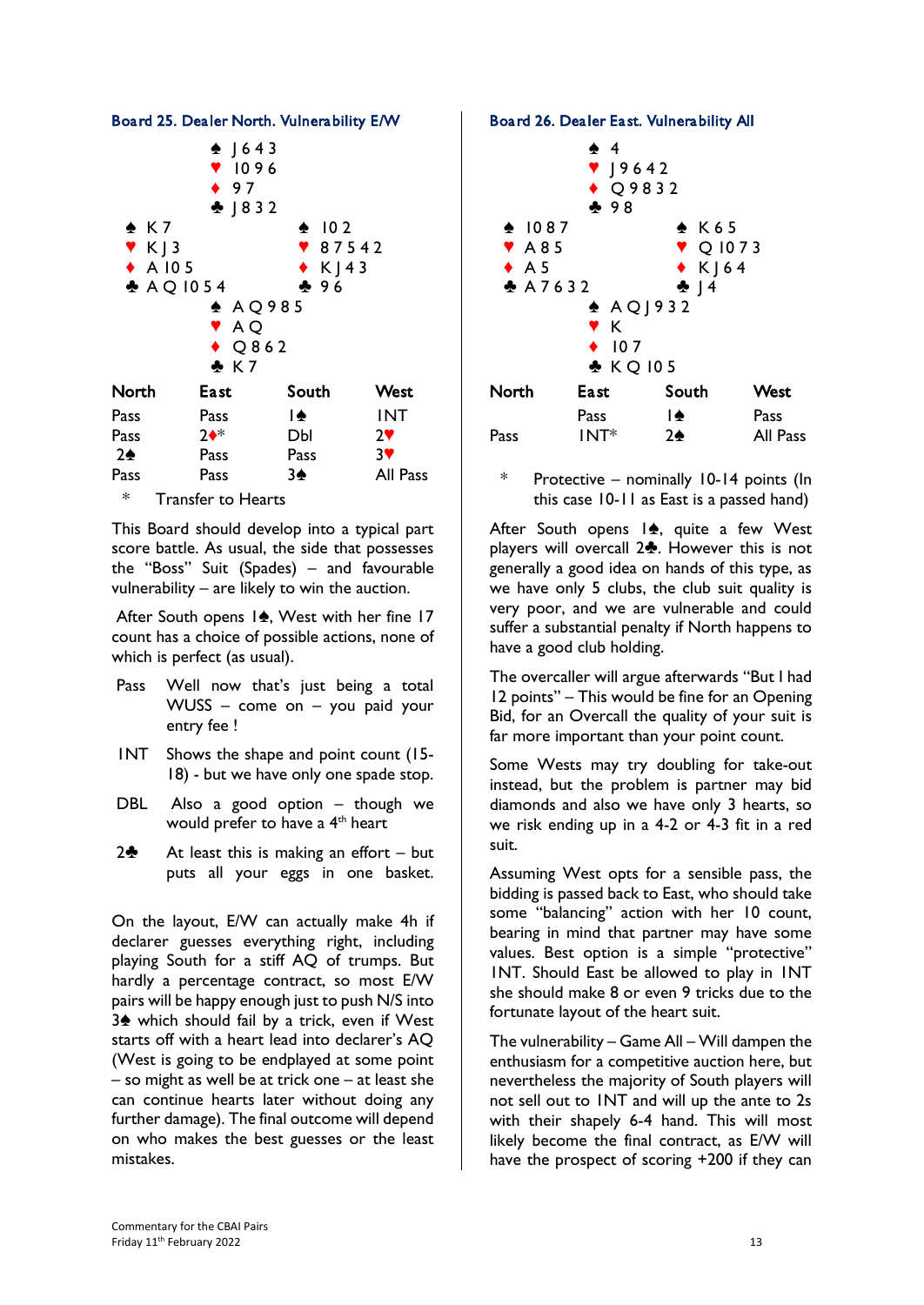beat this by 2 tricks which would outshine any possible part score their way.

Some aggressive West players may even risk a sporting match point double with their balanced hand and 3 aces – which should be profitable in this instance for +200 or even +500, barring any defensive howlers.

2<sup>h</sup> should fail by one or two tricks depending on the play & defence.

Should West (unwisely) compete to  $3\clubsuit$  – this will likely fail for a fine score to N/S

#### Board 27. Dealer South. Vulnerability None



\* Natural – 10-11 points balanced

There will be some Souths who consider their 11 count with a five card suit worth an opening, but the majority will pass. Thereafter most pairs will end up playing in a spade part score, as even if South shows invitational values in the auction, North still has only a minimum range 12 count 7 loser hand.

On sight of dummy, North will immediately wish she was in game of course, as the hands fit particularly well, with all of the honour cards in the red side suits "working" to produce tricks, and South has no wasted values in clubs. E.g. If South had the KQ of Clubs instead of the KQ of Hearts, then she would struggle to make even 9 tricks in spades and the 2 level would be high enough.

As the cards lie, North will likely make 10 easy tricks in the spade contract, and possibly 11 if she can guess the spade position  $-$  running the Jack from table – and if the Queen covers –

returning to dummy and finessing against the ten.

This hand will be a happy one for the players who open the 11 point south hand, as they should stroll into the spade game without much difficulty.

#### Board 28. Dealer West. Vulnerability N/S



We can expect a variety of contracts on this hand, depending on the bidding systems employed.

The strong NT people will open 1NT with the West hand and will most likely play there  $-$  as the adverse vulnerability should discourage N/S from competing with their emaciated red suits.

This should work out very well for West after a normal heart lead from North, she can now knock out the Ace of clubs and bring home 7 or 8 tricks.

Of course (as South is busily scratching her ring finger) North may find the inspired diamond lead to defeat the contract with the defenders cashing 5 diamonds and switching to a spade.

The West players who open  $1\blacklozenge$  will likely find themselves in a part score battle once N/S find their diamond fit. East will likely compete to 3<sup>2</sup> considering the vulnerability and for the same reason N/S may sell out to  $3\clubsuit$ .

Any N/S pair allowed to play in the safe  $2\blacklozenge$ contract will score very well on this hand.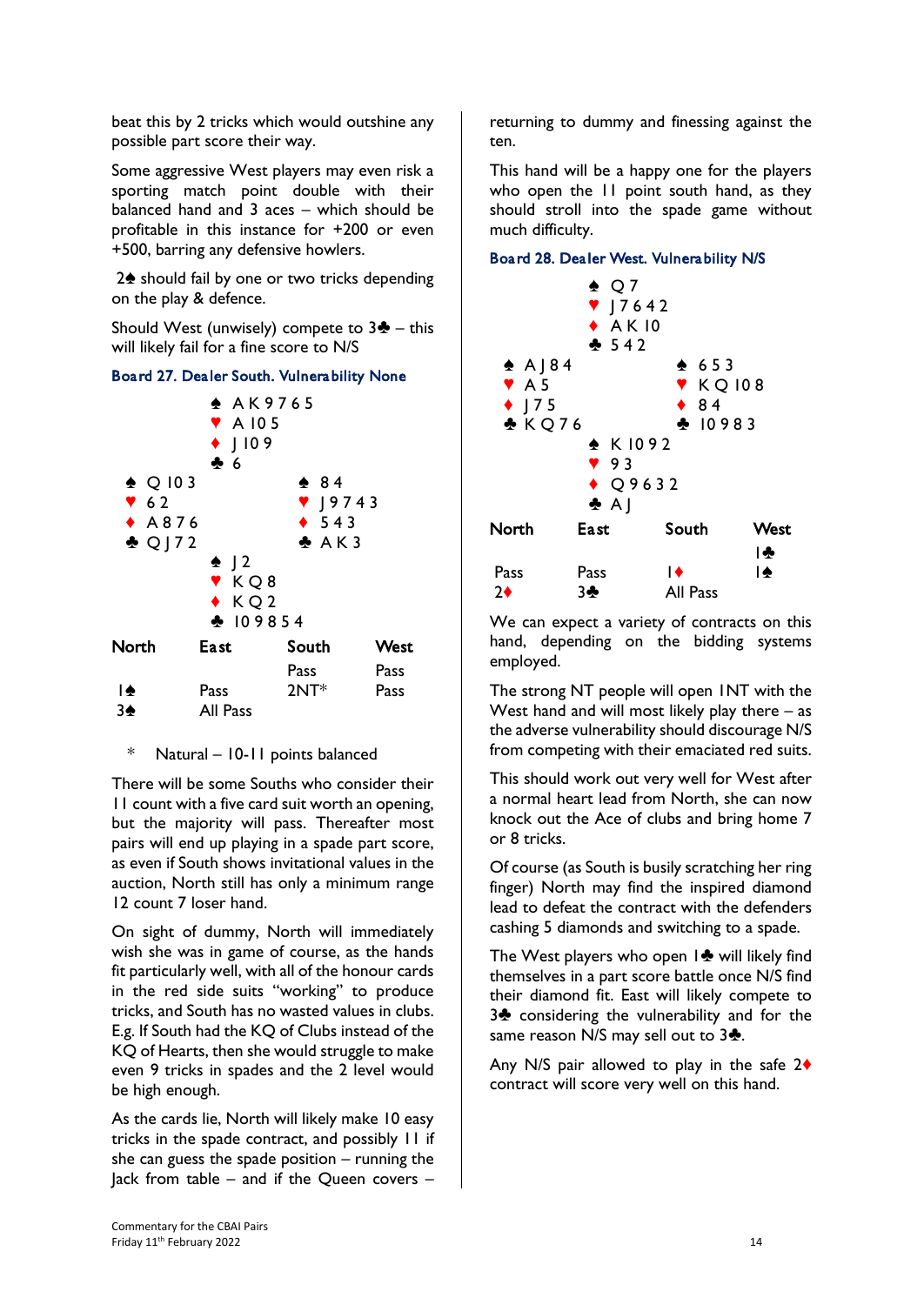



This hand will be a good one for the Weak NT players. After East opens 1NT (12-14), the adverse vulnerability may keep N/S out of the auction (even if North has some convention to show diamonds & hearts). The strong NT folk may also find themselves playing unmolested in INT after the auction goes  $|\cdot|$ - $|\cdot|$ -NT – should the opponents stay silent.

In 1NT after a normal black suit lead, East will wrap up 7 or even 8 tricks (if the defenders switch to diamonds instead of hearts) without breaking a sweat.

Any of the N/S pairs who are brave enough to get into the auction (vulnerability is for children – who cares ? – I paid my entry fee) will do well here as  $2\blacklozenge$  plays very well for 8 easy tricks, and even  $2\spadesuit$  is playable on the 4-3 "Moysian" fit.





East may possibly decide to open a preemptive  $3\clubsuit$  here as her suit is good even if lacking a  $7<sup>th</sup>$  card. (Sorry partner – I had one of my spades mixed up with my clubs).

This pre-empt is a double edged sword however. True – It may obstruct N/S from bidding the spade slam – but it certainly will NOT keep them out of the obvious  $4\spadesuit$  game, and if by some chance they DO manage to bid  $6\spadesuit$  – East's pre-empt means that they will now almost certainly get the diamonds right (playing for the pre-emptor East to be short in diamonds and  $\bigcirc$  to be in West) whereas if E/W stay silent, this will just be a 50-50 guess.

Should East pass, South will open  $1\spadesuit$ . North now has an awkward decision – as generally a 2 $\blacktriangledown$  response over a 1 $\blacktriangle$  opening shows a 5 card heart suit. If N/S are playing a 5 card spade then she has enough to bid  $4\spadesuit$  – But such an auction is usually reserved for weak shapely hands with good trump support. So  $-$  as the lesser of evils she may decide to respond in her 3 card diamond suit.

South now rebids 3<sup>2</sup> and North has another sticky decision to make.

She has opening values opposite partners good hand and a known 10 card trump fit. However her hand is a very flat 8-loser, and she has already shown South  $10+$  points with her  $2\blacklozenge$ bid.

So – as Dirty Harry used to say "Do you feel lucky ?"

Some will decide to cop out in  $4\spadesuit$  (no shame in that – at least you will be putting score in N/S column), some will hedge their bets, check for Aces (or Keycards) and stop in  $4\spadesuit$  or  $5\spadesuit$ when they find one missing. And others will just bid the slam.

The play of the hand is a matter of "cherchez la femme" – so we can try leading the Jack of Diamonds from hand in case West is Naïve enough to cover – but basically a 50-50 guess.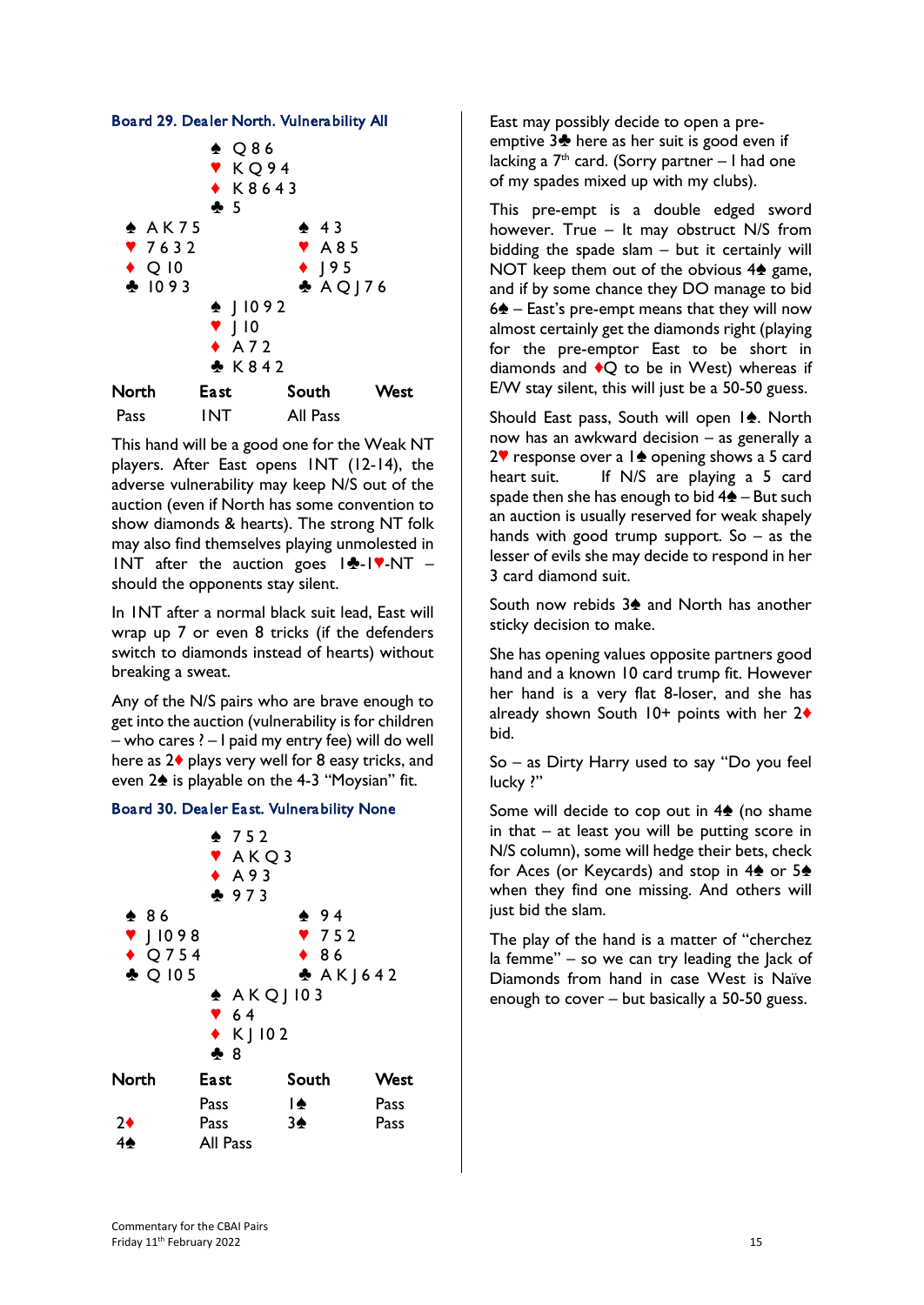

Board 31. Dealer South. Vulnerability N/S

| <b>Pass</b> | 2  | Pass |
|-------------|----|------|
| Pass        | 34 | Pass |
| All Pass    |    |      |
|             |    |      |

\* Fourth Suit Forcing – May of may not have spades – asking partner for more details.

A fairly tame hand for a change  $-$  lust as well as it's getting late and we are getting tired.

3NT should be the popular contract here – always a favourite, after South shows her minor suits and North uses the "4<sup>th</sup> Suit forcing" convention to check the off-chance that South might have 3 card heart support.

The 3NT game should roll home for just 11 tricks +660, provided East does not commit any indiscretion with her diamond suit. (Like leading one or discarding one).

N/S can make a slam in clubs as the cards lie, but this is a distinctly anti-percentage prospect, requiring the club finesse to work, the trumps to behave, and diamonds to be either 3-3 or 2- 4 with the defender holding short diamonds not holding the club king, or alternatively the spade ace onside to set up a diamond discard.

Not sure what that all works out at percentage wise – and we have had too many G&T's to calculate – but suffice to say you don't really want to be bidding these kind of slams.

If you are East here – and N/S DO bid and make this somewhat fortuitous club slam against you  $-$  just congratulate them politely (try your best to fake some sincerity) and take another sip from the gin bottle.

#### Board 32. Dealer West. Vulnerability E/W



The poor suit quality and adverse vulnerability should discourage most of the Wests from opening  $\mathbf{I} \triangleq \mathbf{f}$  first in hand with their  $\mathbf{I}$  count. (Do you really want to rebid  $2\spadesuit$  with Q6432 ?)

So bidding will be passed around to South who will open  $1$ , North has an average balanced  $10$ count and depending on the partnership agreements she may bid 1NT, 2NT, or 2 of a minor.

 $INT$  (showing 6-11 – 2/1 style) will end the auction safely.

2NT (showing 10-11 – natural style) will probably entice South to go on to game.

Sadly for North – 3NT will be doomed to go for -1 or -2 once the defenders attack in the minor suits.

Of course – after South's  $\mathbf{I}$   $\bullet$  opening – quite a few West players who did not consider opening  $|\spadesuit\spadesuit\spadesuit\sf will$  now come in with a  $2\spadesuit\spadesuit\sf$ overcall. North – with 10 points and both minors – has a clearcut negative double, and if South is inspired to pass this (at the vulnerability) it will be a painful experience for West.

Alternatively, if South decides to bid 2NT, north may push on to game and now a spade lead from West just about gives South a chance to bring home 9 tricks if she starts hearts from the top – playing them to be either 3-3 or either defender to have Doubleton Q9, Q10, or 109.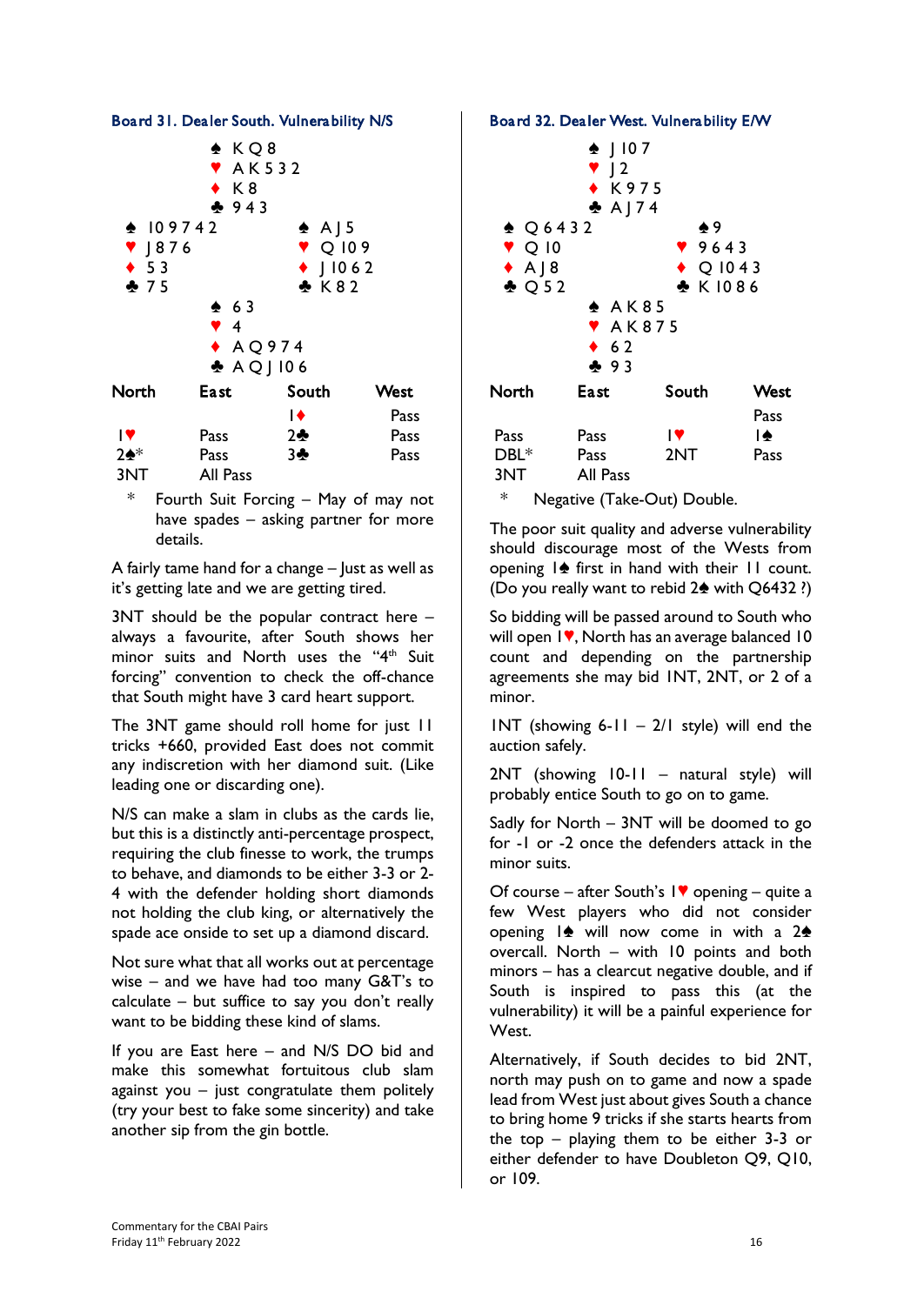# 2022 CBAI Pairs Friday 11 February

| 1                                                                            |     | ▲ Q92<br>$\blacktriangledown$ J84<br><b>◆ K76</b><br>♣ K864               |                                                            | DIr: N<br>Vul: None                                                                                                                         | 2                                                                               |                             | ♦ 9863<br>$\blacktriangledown$ J64<br><b>◆ K63</b><br>* K74           |                                                  | Dir: E<br>Vul: N-S                                                                       | 3                                                                    |                 | <b>A KQ92</b><br>♥ 82<br>$\triangle$ Q6542<br>♣ AJ                          |             | DIr: S<br>Vul: E-W                                                                                                                                                                             | 4                                                                 | $A^2$<br>V T6432<br>$*9753$<br>♣ J7                                        | <b>Printed by Dealmaster Pro</b><br>DIr: W<br>Vul: Both                                                    |
|------------------------------------------------------------------------------|-----|---------------------------------------------------------------------------|------------------------------------------------------------|---------------------------------------------------------------------------------------------------------------------------------------------|---------------------------------------------------------------------------------|-----------------------------|-----------------------------------------------------------------------|--------------------------------------------------|------------------------------------------------------------------------------------------|----------------------------------------------------------------------|-----------------|-----------------------------------------------------------------------------|-------------|------------------------------------------------------------------------------------------------------------------------------------------------------------------------------------------------|-------------------------------------------------------------------|----------------------------------------------------------------------------|------------------------------------------------------------------------------------------------------------|
| ♣ 8653<br>$\blacktriangledown$ AK52<br>$\blacklozenge$ T92<br>$\clubsuit$ QJ |     |                                                                           | $\triangle$ AT7<br>♥ 76<br>$\triangle$ QJ83<br><b>AT52</b> |                                                                                                                                             | ▲ T7<br>$\blacktriangledown$ K92<br><b>◆ AT98</b><br>♣ AJ86                     |                             |                                                                       | ♥ Q753<br>$+7$<br>$+T92$                         | ♠ AKQ52                                                                                  | <b>4 JT64</b><br>♥ KT9<br>♣ 3                                        | ◆ AKJT7         |                                                                             |             | ♦ 75<br>$\blacktriangledown$ AJ43<br>$* 98$<br>* KQ982                                                                                                                                         | <b>A KJT765</b><br>♥ KQ<br>$+T2$<br>A Q3                          |                                                                            | $\blacktriangledown$ AJ7<br>$\triangle$ AKQ4<br>* K98542                                                   |
| 9<br>10 11<br>10                                                             |     | $\triangle$ KJ4<br>$\blacktriangledown$ QT93<br>$\triangle$ A54<br>$+973$ | N<br>S                                                     | OVANT<br>E 2 3 1 2 1<br>W 2 3 1 2 1                                                                                                         | $\overline{7}$<br>12<br>10                                                      | $-11$                       | 4 J4.<br>$\blacktriangledown$ AT8<br>$\triangle$ QJ542<br>$A$ Q53     |                                                  | ♣♦♥♠ NT<br>N<br>S<br>E 3 2 4 3 2<br>W 3 2 4 3 2                                          | 12<br>12 10<br>6                                                     |                 | $A$ A83<br>♥ Q765<br>$\bullet$ 3<br><b>+ T7654</b>                          |             | ♣♦♥♠ NT<br>N<br>S<br>$\blacksquare$<br>$\frac{1}{2} \left( \frac{1}{2} \right) \left( \frac{1}{2} \right) \left( \frac{1}{2} \right) \left( \frac{1}{2} \right)$<br>E 2 2 2 1 1<br>W 2 2 2 1 2 | 5<br>15<br>3                                                      | A Q9843<br>$\blacktriangledown$ 985<br>$17 \div 186$<br>* T6               | VANT<br>N<br>S<br>E 7 6 4 5 6<br>W 7 6 4 5 6                                                               |
| 5<br>$\clubsuit$ 6                                                           |     | A K87<br>$\blacktriangledown$ KQ63<br>$\triangle$ QT9<br>$\clubsuit$ QT4  | ♦ AQJT92                                                   | DIr: N<br>Vul: N-S                                                                                                                          | 6                                                                               |                             | $\clubsuit$ 8<br>$*873$<br>$\triangle$ A963<br>♣ AQT54                |                                                  | Dir: E<br>Vul: E-W                                                                       | $\clubsuit$ T <sub>8</sub>                                           |                 | * KQJ9<br>V KJ<br><b>◆ K953</b><br>♣ T98                                    |             | Dir: S<br>Vul: Both                                                                                                                                                                            | 8<br>$\triangle$ A <sub>3</sub>                                   | $\triangle$ K <sub>2</sub><br>♥ AT6<br><b>◆ AT98</b><br><b>4 J763</b>      | DIr: W<br>Vul: None                                                                                        |
| $\blacktriangledown$ A98<br><b>◆ K852</b><br><b>A AJ753</b>                  |     | $\clubsuit$ 543                                                           | $\blacktriangledown$ J5<br>♦ AJ43<br>÷ K                   |                                                                                                                                             | $\clubsuit$ QJ5<br>$\blacktriangledown$ A2<br>$\triangle$ QT74<br><b>* KJ93</b> |                             | A A9762                                                               | J <sub>2</sub><br>$+76$                          | ♠ KT43<br>$\blacktriangledown$ KJT65                                                     | ♥ 842<br>♦ AJ                                                        | <b>* AKJ632</b> | $\triangle$ 642                                                             |             | $\bullet$ A753<br>$\blacktriangledown$ A97<br>8762<br>♣ 54                                                                                                                                     | $\blacktriangledown$ J9874<br>$\blacklozenge$ J63<br><b>+ T92</b> |                                                                            | ♠ T74<br>$\blacktriangledown$ KQ5<br>$\triangle$ KQ54<br>$\clubsuit$ AQ8                                   |
| 12<br>12 16<br>$\mathbf 0$                                                   |     | $\blacktriangledown$ T742<br>$\div 76$<br>♣ 9862                          | S                                                          | E 57364<br>W 5 7 3 6 4                                                                                                                      | 10<br>13<br>9                                                                   | 8                           | $\blacktriangledown$ Q94<br>$\triangle$ K85<br>$*82$                  |                                                  | ♦VANT<br>N 2 2 - - -<br>$S$ 2 2 - 1 -<br>E<br>W - - - - 1                                | 13<br>13<br>6                                                        | 8               | $\blacktriangledown$ QT653<br>$\triangle$ QT4<br>$\clubsuit$ Q7             |             | ۱NT<br>N - 11 - -<br>S<br>$-11 - -1$<br>E<br>$3 - 13$<br>$W3 - 13$                                                                                                                             | 12<br>$6 \t16 \t\bigdiv 72$<br>6                                  | <b>4 QJ9865</b><br>$\blacktriangledown$ 32<br>* K54                        | VANT<br>$- -2$ -<br>S<br>$- - 2 -$<br>$\overline{\phantom{a}}$<br>E 1 1 3<br>$\sim$ $ \sim$<br>W 1 1 3 - - |
| 9                                                                            | ÷ A | ▲ Q6<br>$\blacktriangledown$ A62<br>◆ AT85432                             |                                                            | DIr: N<br>Vul: E-W                                                                                                                          | 10                                                                              |                             | ▲ K965<br>$\blacktriangledown$ KQ8<br>$\triangle$ QJ5<br><b>A</b> A86 |                                                  | Dir: E<br>Vul: Both                                                                      |                                                                      |                 | <b>A KT92</b><br>$\blacktriangledown$ T <sub>8</sub><br>$+$ JT62<br>$+ J53$ |             | DIr: S<br>Vul: None                                                                                                                                                                            |                                                                   | ₩7.<br>$\Psi$ T9742<br><b>◆ KJ972</b><br>$\clubsuit$ QJ                    | DIr: W<br>Vul: N-S                                                                                         |
| <b>A AKJT</b><br>$*8743$<br>$*K7$<br>$\clubsuit$ Q92                         |     |                                                                           | ♣ 9543<br>♥ KQ9<br>$\bullet$ QJ<br>♣ 8764                  |                                                                                                                                             | $\clubsuit$ Q<br>♥ T954<br><b>◆ T987</b><br><b>* K932</b>                       |                             |                                                                       | ♠ AT73<br>♥ J732<br>$\div$ 64<br>$\clubsuit$ QJ7 |                                                                                          | <b>A</b> A854<br>♥ 6<br>$\triangle$ A975<br>$A$ A982                 |                 |                                                                             |             | $\triangle$ QJ7<br>♥ KQJ9<br>$\triangle$ KQ3<br>♣ KQ4                                                                                                                                          | A K5<br>♥ A8<br><b>◆ A8654</b><br>♣ KT92                          |                                                                            | <b>A AJ9863</b><br>$\vee$ QJ5<br>$\triangleleft$ Q3<br>♣ 85                                                |
| 14<br>13<br>8<br>5                                                           |     | ▲ 872<br>$\blacktriangledown$ JT5<br>$\div$ 96<br><b>* KJT53</b>          | S                                                          | ◆♥♠NT<br>2<br>$\frac{1}{2} \left( \frac{1}{2} \right) \left( \frac{1}{2} \right) \left( \frac{1}{2} \right)$<br>$E$ 1 - 13 -<br>W 1 - 2 3 - | 15<br>5<br>12                                                                   | 8                           | ▲ J842<br>♥ A6<br>$+ AK32$<br>÷ T54                                   |                                                  | ♦♥★NT<br>N 2<br>3 1 4 4<br>S 2 3 1 4 4<br>E<br>W                                         | 5<br>12 19<br>4                                                      |                 | ▲ 63<br>♥ A75432<br>$\bullet$ 84<br>+ T76                                   |             | <b>AVANT</b><br>S<br>E 5 4 3 5 5<br>W 6 4 3 5 6                                                                                                                                                | $\overline{7}$<br>14<br>10<br>9                                   | ▲ QT42<br>♥ К63<br>$\bullet$ T<br>* A7643                                  | VANT<br>S<br>E 1 2 - 3 2<br>W 2 2 - 3 2                                                                    |
| 13                                                                           |     | $*AK3$<br>$\blacktriangledown$ AK54<br>$\blacklozenge$ T62<br>+ AQT       |                                                            | DIr: N<br>Vul: Both                                                                                                                         |                                                                                 |                             | ♠ K72<br><b>* KT932</b><br>$*9853$<br>♣ K                             |                                                  | Dir: E<br>Vul: None                                                                      |                                                                      | 15              | A J9<br>$\blacktriangledown$ AK74<br>◆ KQ43<br><b>4 J65</b>                 |             | Dir: S<br>Vul: N-S                                                                                                                                                                             | 16                                                                | * KQT5<br>$* 632$<br>$+ 742$<br>$+985$                                     | DIr: W<br>Vul: E-W                                                                                         |
| <b>A J76</b><br>$\blacktriangledown$ Q832<br>$\triangle$ 83<br><b>4 J953</b> |     |                                                                           | ♠ Q9842<br>v J<br>$\triangle$ AJ4<br>—≯ ৪/64               |                                                                                                                                             | $\spadesuit$ A98                                                                | $* AKQ72$<br><b>* UJ853</b> |                                                                       | $\clubsuit$ Q63<br>$*7654$<br>♦ J4<br>♣ 9762     |                                                                                          | $\blacktriangledown$ QJ8<br>$+T7$<br><b>4 T92</b>                    | ♠ KQ742         |                                                                             | $\bullet$ 9 | A T863<br>♥ T9632<br>$\clubsuit$ Q74                                                                                                                                                           | $\clubsuit$ A63<br><b>V</b> AT8754<br>$\triangle$ KJ9<br>ФA       |                                                                            | ♣ J972<br>♥ Q9<br>$\blacklozenge$ T53<br><b>4 Q763</b>                                                     |
| 20<br>8<br>4<br>8                                                            |     | ▲ T5<br>$\blacktriangledown$ T976<br>◆ KQ975<br>$\bullet$ K <sub>2</sub>  | E                                                          | ◆♥♠NT<br>N 2 6 5 2 6<br>S 2 6 5 2 6<br>$W - - - -$                                                                                          | 9<br>16<br>12                                                                   | 3                           | <b>4 JT54</b><br>$\blacktriangledown$ AQJ8<br>$\div$ T6<br>$+ AT4$    |                                                  | ♣♦♥♠NT<br>N - -311<br>S<br>--411<br>$E$ 4 1 - - -<br>$W 4 1 - -$                         | 14<br>8<br>16                                                        | 2               | ♠ А5<br>♥ 5<br><b>◆ AJ8652</b><br><b>4 AK83</b>                             |             | ♣♦♥♠NT<br>N 6 6 1 1 6<br>S<br>6 6 1 1 6<br>Е<br>w - - - - -                                                                                                                                    | 5<br>16<br>14                                                     | $* 84$<br>v KJ<br>$5 \div AQ86$<br><b>* KJT42</b>                          | VANT<br>N<br>S<br>Е<br>$-321$<br>$W - 221$                                                                 |
|                                                                              |     | <b>4 T53</b><br>$\blacktriangledown$ QT873<br>$\blacklozenge$ J5<br>AJ5   |                                                            | Dir: N<br>Vul: None                                                                                                                         |                                                                                 | 18                          | <b>AK73</b><br>$\blacktriangledown$ AKJ2<br>$*9862$<br>$+65$          |                                                  | Dir: E<br>Vul: N-S                                                                       |                                                                      | 19              | $\clubsuit$ J52<br>$\blacktriangledown$ AJ5<br>◆ K8762<br>$+T3$             |             | DIr: S<br>Vul: E-W                                                                                                                                                                             | <b>20</b>                                                         | <b>A AQ85</b><br><b>V AKJT9</b><br>$\div$ 76<br>$\clubsuit$ Q8             | DIr: W<br>Vul: Both                                                                                        |
| $\spadesuit$ AQJ7<br>$\blacktriangledown$ AK642<br>$*742$<br>$\clubsuit$ 2   |     |                                                                           | ♠ 94<br>v<br>AKT93<br>* KT8643                             |                                                                                                                                             | $\triangle$ AT2<br>$\blacktriangledown$ QT83<br>$+8$                            | $\triangle$ AQT53           |                                                                       | ♠ J854<br>♥ 765                                  | <b>4 AQJ742</b>                                                                          | $\triangle$ KQ7<br>$*8642$<br>$\blacklozenge$ 93<br>$\clubsuit$ Q842 |                 |                                                                             | $\bullet$ Q | ♠ A843<br>$\blacktriangledown$ QT3<br>♣ AK975                                                                                                                                                  | <b>* KT64</b><br>$\blacktriangledown 862$<br>$*853$<br>$-164$     |                                                                            | ♠ 972<br>$\blacktriangledown$ 75<br>$\triangle$ QJT92<br><b>* AK3</b>                                      |
| 8<br>10<br>14<br>8                                                           |     | <b>AK862</b><br>$\blacktriangledown$ J95<br>$\triangle$ Q86<br>♣ Q97      | N<br>S                                                     | ◆♥♠NT<br>$\sim$<br>E 5 5 3 3 4<br>W 5 5 3 3 4                                                                                               | 11<br>12<br>9                                                                   | 8                           | ♦ Q96<br>♥ 94<br>$\triangle$ KJ74<br>* KT93                           |                                                  | ♣♦♥♠NT<br>- 1<br>N<br>--1<br>$1 - - 1$<br>s<br>$\sim$<br>E 1<br>$- - 1 -$<br>W 1 - 1 1 - | 9<br>7<br>9                                                          | 15              | <b>A T96</b><br>♥ K97<br>$\triangle$ AJT54<br><b>4 J6</b>                   |             | & ♦ ♥★ NT<br>- 1<br>N<br>S<br>-1---<br>$E_4 - 24$<br>W 4 - 24 -                                                                                                                                | 16<br>10<br>4<br>10                                               | $\clubsuit$ J3<br>♥ Q43<br>$\triangle$ AK4<br>*T9752                       | VANT<br>N 3 1 5 3 3<br>S<br>3 1 5 3 3<br>E<br>W                                                            |
| 2                                                                            |     | $*974$<br>$\blacktriangledown$ A872<br>$\triangle$ Q64<br>$\clubsuit$ QJ7 |                                                            | DIr: N<br>Vul: N-S                                                                                                                          | <u>Z Z</u>                                                                      | 4                           | <b>4 QJT7654</b><br>♥ AJ<br>$\triangle$ Q532                          |                                                  | DIr: E<br>Vul: E-W                                                                       | <b>23</b>                                                            |                 | $\clubsuit$ J64<br>$*8753$<br>$\bullet$ 2<br><b>* AKQ73</b>                 |             | Dir: S<br>Vul: Both                                                                                                                                                                            | 24                                                                | $*94$<br><b>V</b> AT82<br>◆ AK87<br>$+ A64$                                | DIr: W<br>Vul: None                                                                                        |
| ♠ AKQ<br>♥ KQJT6<br>$\blacklozenge$ J3<br>$\clubsuit$ KT8                    |     |                                                                           | <b>A JT82</b><br>♥ 9<br>◆ AK87<br>* A964                   |                                                                                                                                             | $* AK82$<br>♥ Q<br>$\triangle$ K87                                              | <b>A AQT96</b>              |                                                                       | ♥ K97                                            | AJT96<br>* K8732                                                                         | <b>A AQ93</b><br>$\blacktriangledown$ JT42<br>$*8543$<br>♣J          |                 |                                                                             |             | <b>A T72</b><br>96<br>$\triangle$ AQ7<br>♣ T8654                                                                                                                                               | ♠ KJT8<br>♥9<br>$\triangle$ QJT54<br>♣ QT5                        |                                                                            | ♦ Q532<br>♥ J7<br>$\div$ 32<br><b>4 J9832</b>                                                              |
| 9<br>19<br>12<br>$\mathbf 0$                                                 |     | $\clubsuit$ 653<br>$\blacktriangledown 543$<br>$\div$ T952<br>$-532$      | N<br>S                                                     | VA NT<br>E 54666<br>W 5 4 6 6 6                                                                                                             | 10<br>18<br>$\mathbf{1}$                                                        | 11                          | $*93$<br>♥ T865432<br>$\bullet$ 4<br>$-154$                           |                                                  | ♣♦♥♠ NT<br>N<br>S<br>E 6 5 1 1 6<br>W 6 6 1 1 6                                          | 10<br>8<br>16                                                        | 6               | A K85<br><b>v</b> AKQ<br>$\triangle$ KJT96<br>$+92$                         |             | ♣♦♥♠ℕ⊺<br>N 2 2 2 1 2<br>2 2 2 1 2<br>S<br>Е<br>$\omega$ , $\omega$ , $\omega$ , $\omega$<br>$\overline{\phantom{a}}$<br>w -                                                                   | 15<br>9<br>4<br>12                                                | $\spadesuit$ A76<br>$\blacktriangleright$ KQ6543<br>$\triangle$ 96<br>* K7 | ♣♦♥♠NT<br>N 1 3 6 1 5<br>S 1 3 6 1 5<br>E<br>$\overline{\phantom{a}}$<br>W                                 |